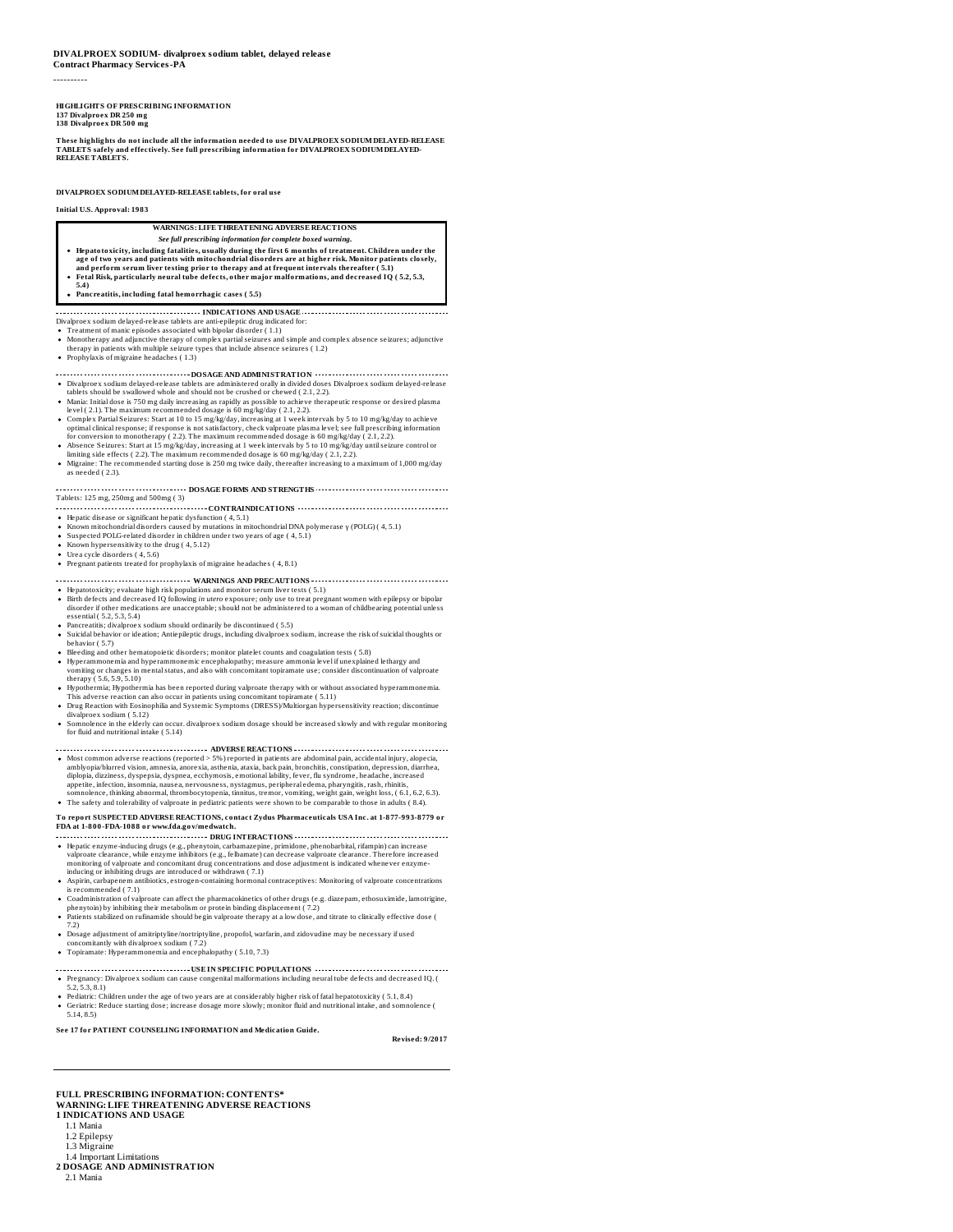2.2 Epilepsy 2.3 Migraine 2.4 General Dosing Advice 2.5 Dosing in Patients Taking Rufinamide **3 DOSAGE FORMS AND STRENGTHS 4 CONTRAINDICATIONS 5 WARNINGS AND PRECAUTIONS** 5.1 Hepatotoxicity 5.2 Birth Defects 5.3 Decreased IQ Following in utero Exposure 5.4 Use in Women of Childbearing Potential 5.5 Pancreatitis 5.6 Urea Cycle Disorders 5.7 Suicidal Behavior and Ideation 5.8 Bleeding and Other Hematopoietic Disorders 5.9 Hyperammonemia 5.10 Hyperammonemia and Encephalopathy Associated with Concomitant Topiramate Use 5.11 Hypothermia 5.12 Drug Reaction with Eosinophilia and Systemic Symptoms (DRESS)/Multiorgan<br>Hypersensitivity Reactions<br>5.13 Interaction with Carbapenem Antibiotics 5.14 Somnolence in the Elderly 5.15 Monitoring: Drug Plasma Concentration 5.16 Effect on Ketone and Thyroid Function Tests 5.17 Effect on HIV and CMV Viruses Replication 5.18 Medication Residue in the Stool **6 ADVERSE REACTIONS** 6.1 Mania 6.2 Epilepsy 6.3 Migraine 6.4 Postmarketing Experience **7 DRUG INTERACTIONS** 7.1 Effects of Coadministered Drugs on Valproate Clearance 7.2 Effects of Valproate on Other Drugs 7.3 Topiramate **8 USE IN SPECIFIC POPULATIONS** 8.1 Pregnancy 8.3 Nursing Mothers 8.4 Pediatric Use 8.5 Geriatric Use **10 OVERDOSAGE 11 DESCRIPTION 12 CLINICAL PHARMACOLOGY** 12.1 Mechanism of Action 12.2 Pharmacodynamics 12.3 Pharmacokinetics **13 NONCLINICAL TOXICOLOGY** 13.1 Carcinogenesis, Mutagenesis, and Impairment of Fertility **14 CLINICAL STUDIES** 14.1 Mania 14.2 Epilepsy 14.3 Migraine **15 REFERENCES 16 HOW SUPPLIED/STORAGE AND HANDLING 17 PATIENT COUNSELING INFORMATION** \* Sections or subsections omitted from the full prescribing information are not listed.

**FULL PRESCRIBING INFORMATION**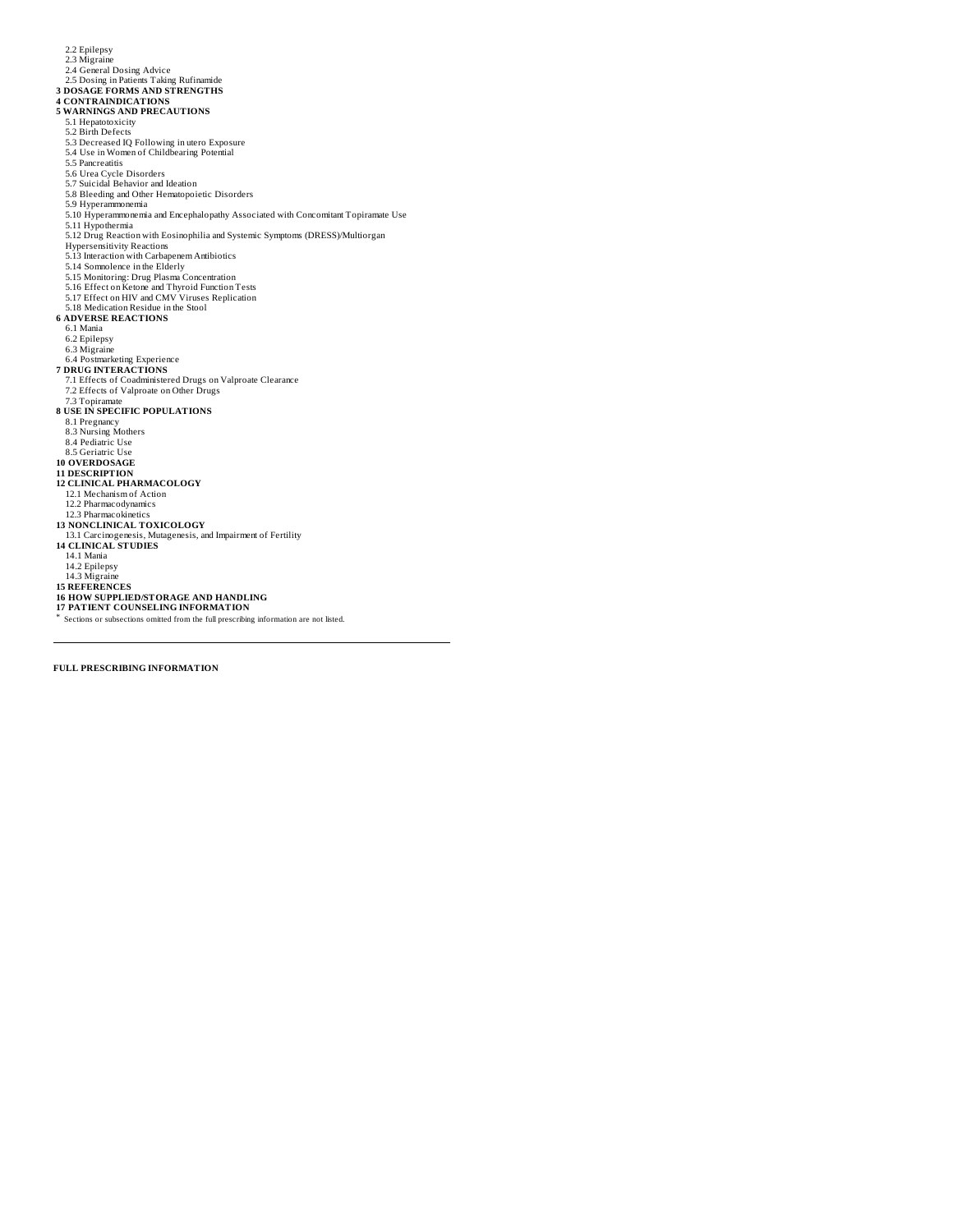### **WARNING: LIFE THREATENING ADVERSE REACTIONS**

# **Hepatotoxicity**

*General Population:* **Hepatic failure resulting in fatalities has occurred in patients receiving** valproate and its derivatives. These incidents usually have occurred during the first six<br>months of treatment. Serious or fatal hepatotoxicity may be preceded by non-specific **symptoms such as malais e, weakness, lethargy, facial edema, anorexia, and vomiting. In patients with epilepsy, a loss of s eizure control may also occur. Patients should be monitored clos ely for appearance of thes e symptoms. Serum liver tests should be performed prior to therapy and at frequent intervals thereafter, especially during the first six months [s ee** *Warnings and Precautions* **( 5.1)].**

**Children under the age of two years are at a considerably increas ed risk of developing fatal** hepatotoxicity, especially those on multiple anticonvulsants, those with congenital metabolic<br>disorders, those with severe seizure disorders accompanied by mental retardation, and those with organic brain disease. When divalproex sodium is used in this patient group, it **should be us ed with extreme caution and as a sole agent. The benefits of therapy should be weighed against the risks. The incidence of fatal hepatotoxicity decreas es considerably in progressively older patient groups.**

*Patients with Mitochondrial Disease:* **There is an increas ed risk of valproate-induced acute liver failure and resultant deaths in patients with hereditary neurometabolic syndromes caus ed by DNA mutations of the mitochondrial DNA Polymeras e γ (POLG) gene (e.g.** Alpers Huttenlocher Syndrome). Divalproex sodium is contraindicated in patients known to<br>have mitochondrial disorders caused by POLG mutations and children under two years of **age who are clinically suspected of having a mitochondrial disorder [s ee** *Contraindications* **(** 4)]. In patients over two years of age who are clinically suspected of having a hereditary<br>mitochondrial disease, divalproex sodium should only be used after other anticonvulsants **have failed. This older group of patients should be clos ely monitored during treatment with** divalproex sodium for the development of acute liver injury with regular clinical<br>assessments and serum liver testing. POLG mutation screening should be performed in **accordance with current clinical practice [s ee** *Warnings And Precautions* **( 5.1)].**

# **Fetal Risk**

**Valproate can caus e major congenital malformations, particularly neural tube defects (e.g., spina bifida). In addition, valproate can caus e decreas ed IQ scores following** *in utero* **exposure.**

Valproate is therefore contraindicated in pregnant women treated for prophylaxis of<br>migraine [see *Contraindications* ( 4)]. Valproate should only be used to treat pregnant **women with epilepsy or bipolar disorder if other medications have failed to control their symptoms or are otherwis e unacceptable.**

**Valproate should not be administered to a woman of childbearing potential unless the drug** is essential to the management of her medical condition. This is especially important when<br>valproate use is considered for a condition not usually associated with permanent injury or **death (e.g., migraine). Women should us e effective contraception while using valproate** *[see Warnings and Precautions ( 5.2, 5.3, 5.4)]* **.**

**A Medication Guide des cribing the risks of valproate is available for patients** *[see Patient Counseling Information ( 17)]* **.**

### **Pancreatitis**

**Cas es of life-threatening pancreatitis have been reported in both children and adults receiving valproate. Some of the cas es have been des cribed as hemorrhagic with a rapid progression from initial symptoms to death. Cas es have been reported shortly after initial us e as well as after s everal years of us e. Patients and guardians should be warned that** abdominal pain, nausea, vomiting, and/or anorexia can be symptoms of pancreatitis that<br>require prompt medical evaluation. If pancreatitis is diagnosed, valproate should ordinarily<br>be discontinued. Alternative treatment for

### **1 INDICATIONS AND USAGE**

# **1.1 Mania**

Divalproex sodium is a valproate and is indicated for the treatment of the manic episodes associated with bipolar disorder. A manic episode is a distinct period of abnormally and persistently elevated, expansive, or irritable mood. Typical symptoms of mania include pressure of speech, motor hyperactivity, reduced need for sleep, flight of ideas, grandiosity, poor judgment, aggressiveness, and possible hostility.

The efficacy of divalproex sodium was established in 3 week trials with patients meeting DSM-III-R criteria for bipolar disorder who were hospitalized for acute mania *[see Clinical Studies ( 14.1)]* .

The safety and effectiveness of divalproex sodium for long-term use in mania, i.e., more than 3 weeks, has not been demonstrated in controlled clinical trials. Therefore, healthcare providers who elect to use divalproex sodium for extended periods should continually reevaluate the long-term usefulness of the drug for the individual patient.

# **1.2 Epilepsy**

Divalproex sodium delayed-release tablets are indicated as monotherapy and adjunctive therapy in the treatment of patients with complex partial seizures that occur either in isolation or in association with other types of seizures. Divalproex sodium delayed-release tablets are also indicated for use as sole and adjunctive therapy in the treatment of simple and complex absence seizures, and adjunctively in patients with multiple seizure types that include absence seizures.

Simple absence is defined as very brief clouding of the sensorium or loss of consciousness accompanied by certain generalized epileptic discharges without other detectable clinical signs. Complex absence is the term used when other signs are also present.

# **1.3 Migraine**

Divalproex sodium delayed-release tablets are indicated for prophylaxis ofmigraine headaches. There is no evidence that divalproex sodium delayed-release tablets are useful in the acute treatment of migraine headaches.

### **1.4 Important Limitations**

Because of the risk to the fetus of decreased IQ, neural tube defects, and other major congenital malformations, which may occur very early in pregnancy, valproate should not be administered to a<br>woman of childbearing potential unless the drug is essential to the management of her medical condition [see Warnings and Precautions (5.2, 5.3, 5.4), Use in Specific Populations (8.1), and Patient Counseling *Information ( 17)]* .

Divalproex sodium delayed-release tablets are contraindicated for prophylaxis of migraine headaches in women who are pregnant.

### **2 DOSAGE AND ADMINISTRATION**

Divalproex sodium delayed-release tablets are intended for oral administration. Divalproex sodium delayed-release tablets should be swallowed whole and should not be crushed or che

Patients should be informed to take divalproex sodium delayed-release tablets every day as prescribed. If a dose is missed it should be taken as soon as possible, unless it is almost time for the next dose. If a dose is skipped, the patient should not double the next dose.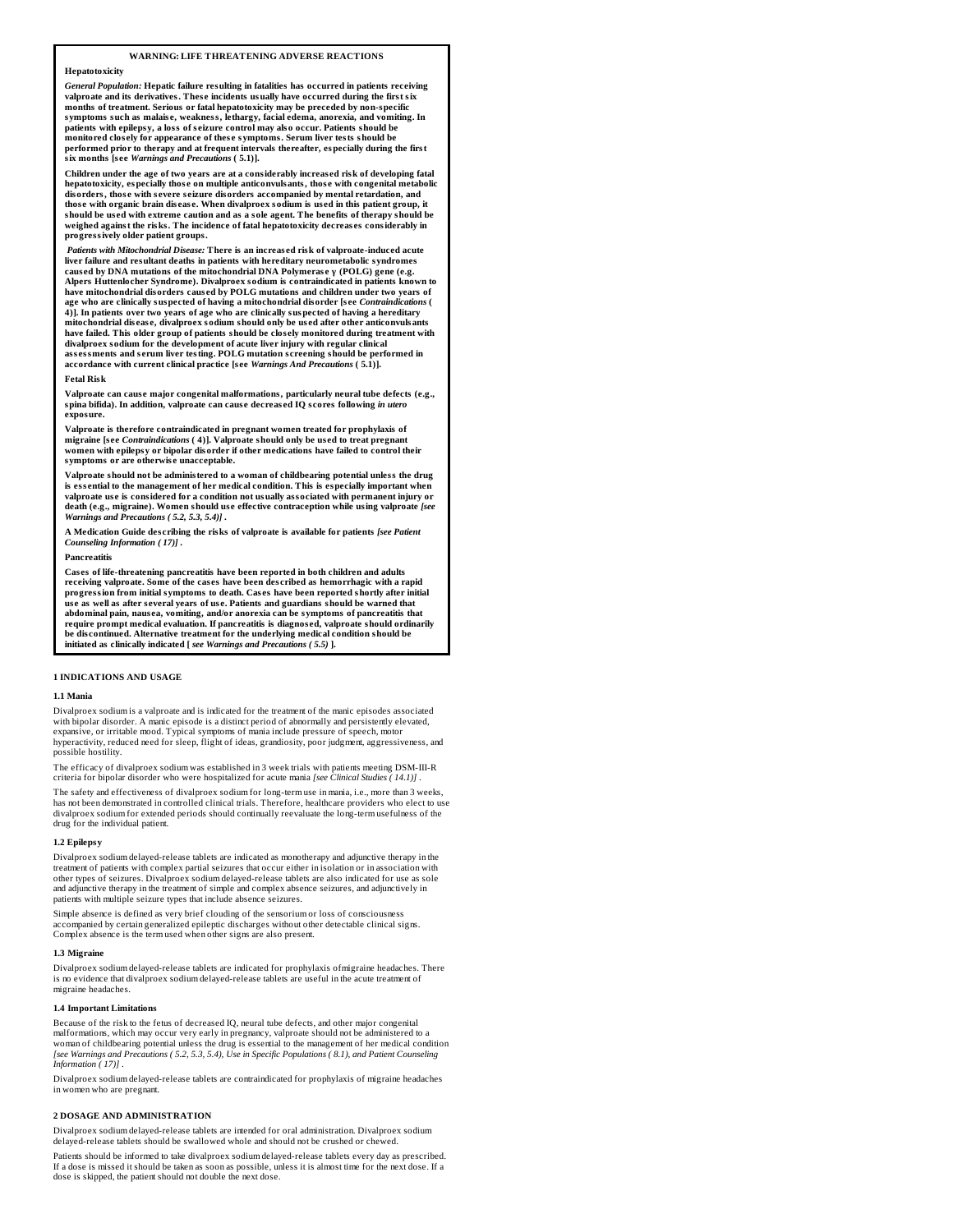### **2.1 Mania**

Divalproex sodium delayed-release tablets are administered orally. The recommended initial dose is 750 mg daily in divided doses. The dose should be increased as rapidly as possible to achieve the lowest therapeutic dose which produces the desired clinical effect or the desired range of plasma concentrations. In placebo-controlled clinical trials of acute mania, patients were dosed to a clinical response with a trough plasma concentration between 50 and 125 mcg/mL. Maximum concentrations<br>were generally achieved within 14 days. The maximum recommended dosage is 60 mg/kg/day.

There is no body of evidence available from controlled trials to guide a clinician in the longer term management of a patient who improves during divalproex sodium treatment of an acute manic episode. While it is generally agreed that pharmacological treatment beyond an acute response in mania is desirable, both for maintenance of the initial response and for prevention of new manic episodes, there are no data to support the benefits of divalproex sodium in such longer-term treatment. Although there are no efficacy data that specifically address longer-term antimanic treatment with divalproex sodium, the safety of divalproex sodium in long-term use is supported by data from record reviews involving approximately 360 patients treated with divalproex sodium for greater than 3 months.

# **2.2 Epilepsy**

Divalproex sodium delayed-release tablets are administered orally. Divalproex sodium is indicated as<br>monotherapy and adjunctive therapy in complex partial seizures in adults and pediatric patients down to the age of 10 years, and in simple and complex absence seizures. As the divalproex sodium dosage is titrated upward, concentrations of clonazepam, diazepam, ethosuximide, lamotrigine, tolbutamide, phenobarbital, carbamazepine, and/or phenytoin may be affected *[see Drug Interactions ( 7.2)]* .

# *Complex Partial Seizures*

For adults and children 10 years of age or older.

# *Monotherapy (Initial Therapy)*

Divalproex sodium has not been systematically studied as initial therapy. Patients should initiate therapy at 10 to 15 mg/kg/day. The dosage should be increased by 5 to 10 mg/kg/week to achieve optimal clinical response. Ordinarily, optimal clinical response is achieved at daily doses below 60 mg/kg/day. If satisfactory clinical response has not been achieved, plasma levels should be measured to determine<br>whether or not they are in the usually accepted therapeutic range (50 to 100 mcg/mL). No recommendation regarding the safety of valproate for use at doses above 60 mg/kg/day can be made.

The probability of thrombocytopenia increases significantly at total trough valproate plasma concentrations above 110 mcg/mL in females and 135 mcg/mL in males. The benefit of improved seizure control with higher doses should be weighed against the possibility of a greater incidence of adverse reactions.

# *Conversion to Monotherapy*

Patients should initiate therapy at 10 to 15 mg/kg/day. The dosage should be increased by 5 to 10 mg/kg/week to achieve optimal clinical response. Ordinarily, optimal clinical response is achieved at daily doses below 60 mg/kg/day. If satisfactory clinical response has not been achieved, plasma levels should be measured to determine whether or not they are in the usually accepted therapeutic range (50 to 100 mcg/mL). No recommendation regarding the safety of valproate for use at doses above 60 mg/kg/day can be made.

Concomitant antiepilepsy drug (AED) dosage can ordinarily be reduced by approximately 25% every 2<br>weeks. This reduction may be started at initiation of divalproex sodium therapy, or delayed by 1 to 2 weeks if there is a concern that seizures are likely to occur with a reduction. The speed and duration of withdrawal of the concomitant AED can be highly variable, and patients should be monitored closely during this period for increased seizure frequency.

# *Adjunctive Therapy*

Divalproex sodium may be added to the patient's regimen at a dosage of 10 to 15 mg/kg/day. The dosage<br>may be increased by 5 to 10 mg/kg/week to achieve optimal clinical response. Ordinarily, optimal clinical response is achieved at daily doses below 60 mg/kg/day. If satisfactory clinical response has not been achieved, plasma levels should be measured to determine whether or not they are in the usually accepted therapeutic range (50 to 100 mcg/mL). No recommendation regarding the safety of valproate for use at doses above 60 mg/kg/day can be made. If the total daily dose exceeds 250 mg, it should be given in divided doses.

In a study of adjunctive therapy for complex partial seizures in which patients were receiving either<br>carbamazepine or phenytoin in addition to valproate, no adjustment of carbamazepine or phenytoin<br>dosage was needed [*see* other concurrently administered AEDs as well as other drugs, periodic plasma concentration determinations of concomitant AEDs are recommended during the early course of therapy *[see Drug Interactions ( 7)]* .

#### **`** *Simple and Complex Absence Seizures*

The recommended initial dose is 15 mg/kg/day, increasing at one week intervals by 5 to 10 mg/kg/day until seizures are controlled or side effects preclude further increases. The maximum recommended dosage is 60 mg/kg/day. If the total daily dose exceeds 250 mg, it should be given in divided doses.

A good correlation has not been established between daily dose, serum concentrations, and therapeutic effect. However, therapeutic valproate serum concentrations for most patients with absence seizures is considered to range from 50 to 100 mcg/mL. Some patients may be controlled with lower or higher serum concentrations *[see Clinical Pharmacology ( 12.3)]* .

As the divalproex sodium dosage is titrated upward, blood concentrations of phenobarbital and/or phenytoin may be affected *[see Drug Interactions ( 7.2)]* .

Antiepilepsy drugs should not be abruptly discontinued in patients in whom the drug is administered to prevent major seizures because of the strong possibility of precipitating status epilepticus with attendant hypoxia and threat to life.

In epileptic patients previously receiving valproic acid therapy, divalproex sodium tablets should be initiated at the same daily dose and dosing schedule. After the patient is stabilized on divalproex sodium tablets, a dosing schedule of two or three times a day may be elected in selected patients.

# **2.3 Migraine**

Divalproex sodium is indicated for prophylaxis of migraine headaches in adults.

Divalproex sodium tablets are administered orally. The recommended starting dose is 250 mg twice daily. Some patients may benefit from doses up to 1,000 mg/day. In the clinical trials, there was no evidence that higher doses led to greater efficacy.

### **2.4 General Dosing Advice**

### *Dosing in Elderly Patients*

Due to a decrease in unbound clearance of valproate and possibly a greater sensitivity to somnolence in the elderly, the starting dose should be reduced in these patients. Dosage should be increased more slowly and with regular monitoring for fluid and nutritional intake, dehydration, somnolence, and other adverse reactions. Dose reductions or discontinuation of valproate should be considered in patients<br>with decreased food or fluid intake and in patients with excessive somnolence. The ultimate therapeutic dose should be achieved on the basis of both tolerability and clinical response [see Warnings and<br>Precautions ( 5.14), Use in Specific Populations ( 8.5) and Clinical Pharmacology ( 12.3)] .

### *Dose-Related Adverse Reactions*

The frequency of adverse effects (particularly elevated liver enzymes and thrombocytopenia) may be dose-related. The probability of thrombocytopenia appears to increase significantly at total valproate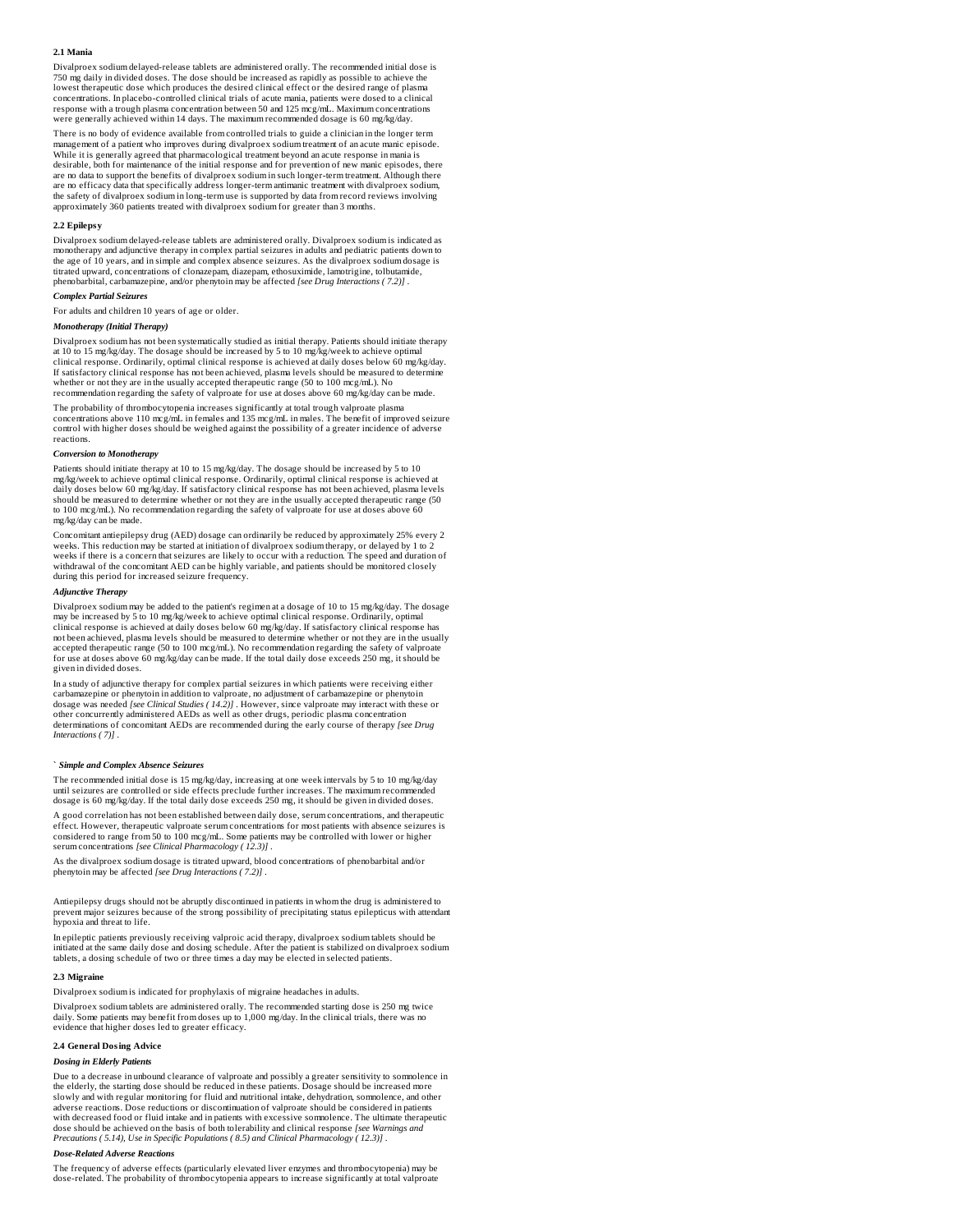concentrations of ≥ 110 mcg/mL (females) or ≥ 135 mcg/mL (males) *[see Warnings and Precautions ( 5.8)]* . The benefit of improved therapeutic effect with higher doses should be weighed against the possibility of a greater incidence of adverse reactions.

# *G.I. Irritation*

Patients who experience G.I. irritation may benefit from administration of the drug with food or by slowly building up the dose from an initial low level.

# **2.5 Dosing in Patients Taking Rufinamide**

Patients stabilized on rufinamide before being prescribed valproate should begin valproate therapy at a low dose, and titrate to a clinically effective dose *[see Drug Interactions ( 7.2)]* .

### **3 DOSAGE FORMS AND STRENGTHS**

- 125 mg are white to off-white having mottled spots, oval shaped, enteric-coated tablets with the
- logo of "ZA08" on one side and plain on other side. 250 mg are white to off-white having mottled spots, oval shape, convex, enteric-coated tablets
- imprinted with the logo of "ZA07" on one side and plain on other side. 500 mg are white to off-white having mottled spots, oval shape, beveled edge, convex entericcoated tablets imprinted with the logo of "ZA06" on one side and plain on other side.

### **4 CONTRAINDICATIONS**

- $\bullet$  Divalproex sodium delayed-release tablets should not be administered to patients with hepatic disease or significant hepatic dysfunction *[see Warnings and Precautions ( 5.1)]* .
- Divalproex sodium delayed-release tablets are contraindicated in patients known to have<br>mitochondrial disorders caused by mutations in mitochondrial DNA polymerase γ (POLG; e.g., Alpers-Huttenlocher Syndrome) and children under two years of age who are suspected of having a POLG-related disorder [see *Warnings And Precautions* ( 5.1)].
- Divalproex sodium delayed-release tablets are contraindicated in patients with known
- hypersensitivity to the drug *[see Warnings and Precautions ( 5.12)] .*<br>Divalproex sodium delayed-release tablets are contraindicated in patients with known urea cycle disorders *[see Warnings and Precautions ( 5.6)]* .
- Divalproex sodium delayed-release tablets are contraindicated for use in prophylaxis of migraine headaches in pregnant women [ *see Warnings and Precautions ( 5.3) and Use in Specific Populations ( 8.1)* ].

### **5 WARNINGS AND PRECAUTIONS**

### **5.1 Hepatotoxicity**

# *General Information on Hepatotoxicity*

Hepatic failure resulting in fatalities has occurred in patients receiving valproate. These incidents usually have occurred during the first six months of treatment. Serious or fatal hepatotoxicity may be preceded by non-specific symptoms such as malaise, weakness, lethargy, facial edema, anorexia, and vomiting. In patients with epilepsy, a loss of seizure control may also occur. Patients should be monitored closely for appearance of these symptoms. Serum liver tests should be performed prior to therapy and at frequent intervals thereafter, especially during the first six months. However, healthcare providers should not rely totally on serum biochemistry since these tests may not be abnormal in all instances, but should also consider the results of careful interim medical history and physical examination.

Caution should be observed when administering valproate products to patients with a prior history of hepatic disease. Patients on multiple anticonvulsants, children, those with congenital metabolic disorders, those with severe seizure disorders accompanied by mental retardation, and those with organic brain disease may be at particular risk. See below, "Patients with Known or Suspected Mitochondrial Disease."

Experience has indicated that children under the age of two years are at a considerably increased risk of developing fatal hepatotoxicity, especially those with the aforementioned conditions. When divalproex sodium is used in this patient group, it should be used with extreme caution and as a sole agent. The benefits of therapy should be weighed against the risks. In progressively older patient groups experience in epilepsy has indicated that the incidence of fatal hepatotoxicity decreases considerably.

# *Patients with Known or Suspected Mitochondrial Disease*

Divalproex sodium is contraindicated in patients known to have mitochondrial disorders caused by POLG mutations and children under two years of age who are clinically suspected of having a mitochondrial disorder [see *Contraindications ( 4)* ]. Valproate-induced acute liver failure and liverrelated deaths have been reported in patients with hereditary neurometabolic syndromes caused by mutations in the gene for mitochondrial DNA polymerase γ (POLG) (e.g., Alpers-Huttenlocher Syndrome) at a higher rate than those without these syndromes. Most of the reported cases of liver failure in patients with these syndromes have been identified in children and adolescents.

POLG-related disorders should be suspected in patients with a family history or suggestive symptoms of a POLG-related disorder, including but not limited to unexplained encephalopathy, refractory<br>epilepsy (focal, myoclonic), status epilepticus at presentation, developmental delays, psychomotor<br>regression, axonal sensorim complicated migraine with occipital aura. POLG mutation testing should be performed in accordance<br>with current clinical practice for the diagnostic evaluation of such disorders. The A467T and W748S mutations are present in approximately 2/3 of patients with autosomal recessive POLG-related disorders.

In patients over two years of age who are clinically suspected of having a hereditary mitochondrial disease, divalproex sodium should only be used after other anticonvulsants have failed. This older group of patients should be closely monitored during treatment with divalproex sodium for the development of acute liver injury with regular clinical assessments and serum liver test monitoring.

The drug should be discontinued immediately in the presence of significant hepatic dysfunction, suspected or apparent. In some cases, hepatic dysfunction has progressed in spite of discontinuation of drug *[see Boxed Warning and Contraindications ( 4)]* .

### **5.2 Birth Defects**

Valproate can cause fetal harm when administered to a pregnant woman. Pregnancy registry data show that maternal valproate use can cause neural tube defects and other structural abnormalities (e.g., craniofacial defects, cardiovascular malformations, hypospadias, limb malformations). The rate of congenital malformations among babies born to mothers using valproate is about four times higher than the rate among babies born to epileptic mothers using other anti-seizure monotherapies. Evidence suggests that folic acid supplementation prior to conception and during the first trimester of pregnancy decreases the risk for congenital neural tube defects in the general population.

# **5.3 Decreas ed IQ Following in utero Exposure**

Valproate can cause decreased IQ scores following *in utero* exposure. Published epidemiological studies have indicated that children exposed to valproate *in utero* have lower cognitive test scores than children exposed *in utero* to either another antiepileptic drug or to no antiepileptic drugs. The largest of<br>these studies <sup>1</sup> is a prospective cohort study conducted in the United States and United Kingdom that found that children with prenatal exposure to valproate (n=62) had lower IQ scores at age 6 (97 [95% C.I. 94 to 101]) than children with prenatal exposure to the other antiepileptic drug monotherapy treatments evaluated: lamotrigine (108 [95% C.I. 105 to 110]), carbamazepine (105 [95% C.I. 102 to 108]), and phenytoin (108 [95% C.I. 104 to 112]). It is not known when during pregnancy cognitive effects in valproate-exposed children occur. Because the women in this study were exposed to antiepileptic drugs throughout pregnancy, whether the risk for decreased IQ was related to a particular time period during pregnancy could not be assessed.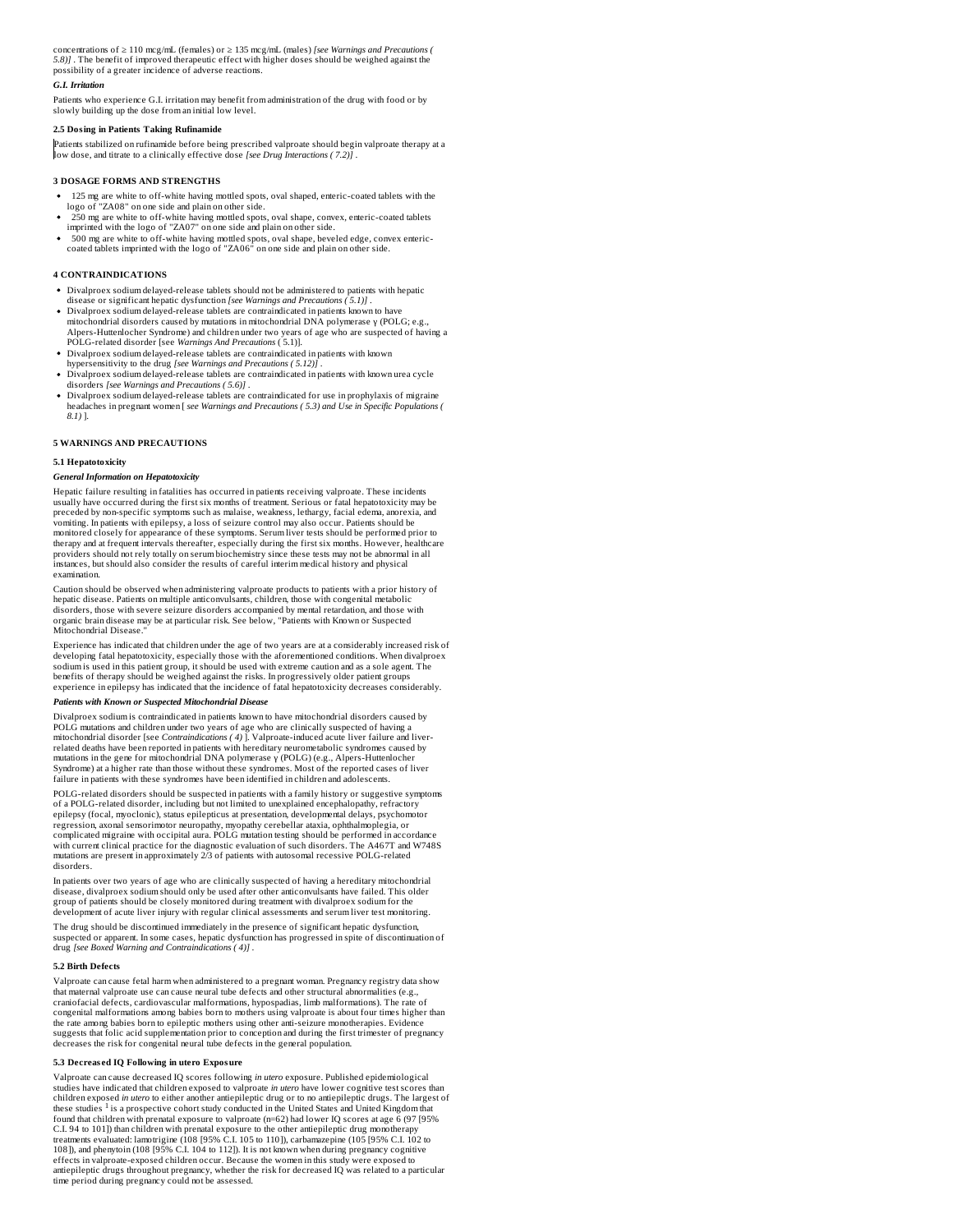Although all of the available studies have methodological limitations, the weight of the evidence supports the conclusion that valproate exposure *in utero* can cause decreased IQ in children.

In animal studies, offspring with prenatal exposure to valproate had malformations similar to those seen in humans and demonstrated neurobehavioral deficits **[***See Use In Specific Populations ( 8.1) ]*.

Valproate use is contraindicated during pregnancy in women being treated for prophylaxis of migraine headaches. Women with epilepsy or bipolar disorder who are pregnant or who plan to become pregnant should not be treated with valproate unless other treatments have failed to provide adequate symptom control or are otherwise unacceptable. In such women, the benefits of treatment with valproate during pregnancy may still outweigh the risks.

### **5.4 Us e in Women of Childbearing Potential**

Because of the risk to the fetus of decreased IQ and major congenital malformations (including neural tube defects), which may occur very early in pregnancy, valproate should not be administered to a<br>woman of childbearing potential unless the drug is essential to the management of her medical<br>condition. This is especially associated with permanent injury or death (e.g., migraine). Women should use effective contraception while using valproate. Women who are planning a pregnancy should be counseled regarding the relative risks and benefits of valproate use during pregnancy, and alternative therapeutic options should be<br>considered for these patients [see *Boxed Warning And Use In Specific Populations (8.1)].* 

To prevent major seizures, valproate should not be discontinued abruptly, as this can precipitate status epilepticus with resulting maternal and fetal hypoxia and threat to life.

Evidence suggests that folic acid supplementation prior to conception and during the first trimester of pregnancy decreases the risk for congenital neural tube defects in the general population. It is not known<br>whether the risk of neural tube defects or decreased IQ in the offspring of women receiving valproate<br>is reduced by and during pregnancy should be routinely recommended for patients using valproate.

### **5.5 Pancreatitis**

Cases of life-threatening pancreatitis have been reported in both children and adults receiving valproate. Some of the cases have been described as hemorrhagic with rapid progression from initial symptoms to death. Some cases have occurred shortly after initial use as well as after several years of use. The rate based upon the reported cases exceeds that expected in the general population and there have been cases in which pancreatitis recurred after rechallenge with valproate. In clinical trials, there were 2 cases of pancreatitis without alternative etiology in 2,416 patients, representing 1,044 patientyears experience. Patients and guardians should be warned that abdominal pain, nausea, vomiting, and/or anorexia can be symptoms of pancreatitis that require prompt medical evaluation. If pancreatitis is diagnosed, divalproex sodium should ordinarily be discontinued. Alternative treatment for the underlying medical condition should be initiated as clinically indicated *[see Boxed Warning]* .

### **5.6 Urea Cycle Disorders**

Divalproex sodium is contraindicated in patients with known urea cycle disorders (UCD). Hyperammonemic encephalopathy, sometimes fatal, has been reported following initiation of valproate therapy in patients with urea cycle disorders, a group of uncommon genetic abnormalities, particularly ornithine transcarbamylase deficiency. Prior to the initiation of divalproex sodium therapy, evaluation for UCD should be considered in the following patients: 1) those with a history of unexplained<br>encephalopathy or coma, encephalopathy associated with a protein load, pregnancy-related or<br>postpartum encephalopathy, unexplai glutamine; 2) those with cyclical vomiting and lethargy, episodic extreme irritability, ataxia, low BUN, or protein avoidance; 3) those with a family history of UCD or a family history of unexplained infant deaths (particularly males); 4) those with other signs or symptoms of UCD.

Patients who develop symptoms of unexplained hyperammonemic encephalopathy while receiving valproate therapy should receive prompt treatment (including discontinuation of valproate therapy) and<br>be evaluated for underlying urea cycle disorders *[see Contraindications ( 4) and Warnings and Precautions ( 5.10)]* .

### **5.7 Suicidal Behavior and Ideation**

Antiepileptic drugs (AEDs), including divalproex sodium, increase the risk of suicidal thoughts or behavior in patients taking these drugs for any indication. Patients treated with any AED for any indication should be monitored for the emergence or worsening of depression, suicidal thoughts or behavior, and/or any unusual changes in mood or behavior.

Pooled analyses of 199 placebo-controlled clinical trials (mono- and adjunctive therapy) of 11 different AEDs showed that patients randomized to one of the AEDs had approximately twice the risk (adjusted<br>Relative Risk 1.8, 95% CI:1.2, 2.7) of suicidal thinking or behavior compared to patients randomized to placebo. In these trials, which had a median treatment duration of 12 weeks, the estimated incidence rate of suicidal behavior or ideation among 27,863 AED-treated patients was 0.43%, compared to 0.24% among 16,029 placebo-treated patients, representing an increase of approximately one case of suicidal thinking or behavior for every 530 patients treated. There were four suicides in drug-treated patients in the trials and none in placebo-treated patients, but the number is too small to allow any conclusion about drug effect on suicide.

The increased risk of suicidal thoughts or behavior with AEDs was observed as early as one week after starting drug treatment with AEDs and persisted for the duration of treatment assessed. Because most trials included in the analysis did not extend beyond 24 weeks, the risk of suicidal thoughts or behavior beyond 24 weeks could not be assessed.

The risk of suicidal thoughts or behavior was generally consistent among drugs in the data analyzed. The finding of increased risk with AEDs of varying mechanisms of action and across a range of indications suggests that the risk applies to all AEDs used for any indication. The risk did not vary substantially by age (5 to 100 years) in the clinical trials analyzed.

Table 1 shows absolute and relative risk by indication for all evaluated AEDs.

**Table 1Risk by indication for antiepileptic drugs in the pooled analysis**

| <b>Indication</b> | Placebo Patient                                               | <b>Drug Patients</b> | Relative Risk: Incidence of Events in Drug Patients/Incidence in Placebo Patients Additional Drug Pati <u>ents with Events Per 1,000 Patients (Additional Drug Patients with Events Per 1,000 Patients).</u> | <b>Risk Difference:</b> |
|-------------------|---------------------------------------------------------------|----------------------|--------------------------------------------------------------------------------------------------------------------------------------------------------------------------------------------------------------|-------------------------|
|                   | with Events Per 1.000 Patients with Events Per 1.000 Patients |                      |                                                                                                                                                                                                              |                         |
| Epilepsy          |                                                               |                      |                                                                                                                                                                                                              |                         |
| Psychiatric       |                                                               | 8.5                  |                                                                                                                                                                                                              | 2.9                     |
| Other             |                                                               |                      |                                                                                                                                                                                                              | 0.9                     |
| Total             |                                                               |                      |                                                                                                                                                                                                              |                         |

The relative risk for suicidal thoughts or behavior was higher in clinical trials for epilepsy than in clinical trials for psychiatric or other conditions, but the absolute risk differences were similar for the epilepsy and psychiatric indications.

Anyone considering prescribing divalproex sodium or any other AED must balance the risk of suicidal thoughts or behavior with the risk of untreated illness. Epilepsy and many other illnesses for which<br>AEDs are prescribed are themselves associated with morbidity and mortality and an increased risk of suicidal thoughts and behavior. Should suicidal thoughts and behavior emerge during treatment, the prescriber needs to consider whether the emergence of these symptoms in any given patient may be related to the illness being treated.

Patients, their caregivers, and families should be informed that AEDs increase the risk of suicidal thoughts and behavior and should be advised of the need to be alert for the emergence or worsening of the signs and symptoms of depression, any unusual changes in mood or behavior, or the emergence of suicidal thoughts, behavior, or thoughts about self-harm. Behaviors of concern should be reported immediately to healthcare providers.

### **5.8 Bleeding and Other Hematopoietic Disorders**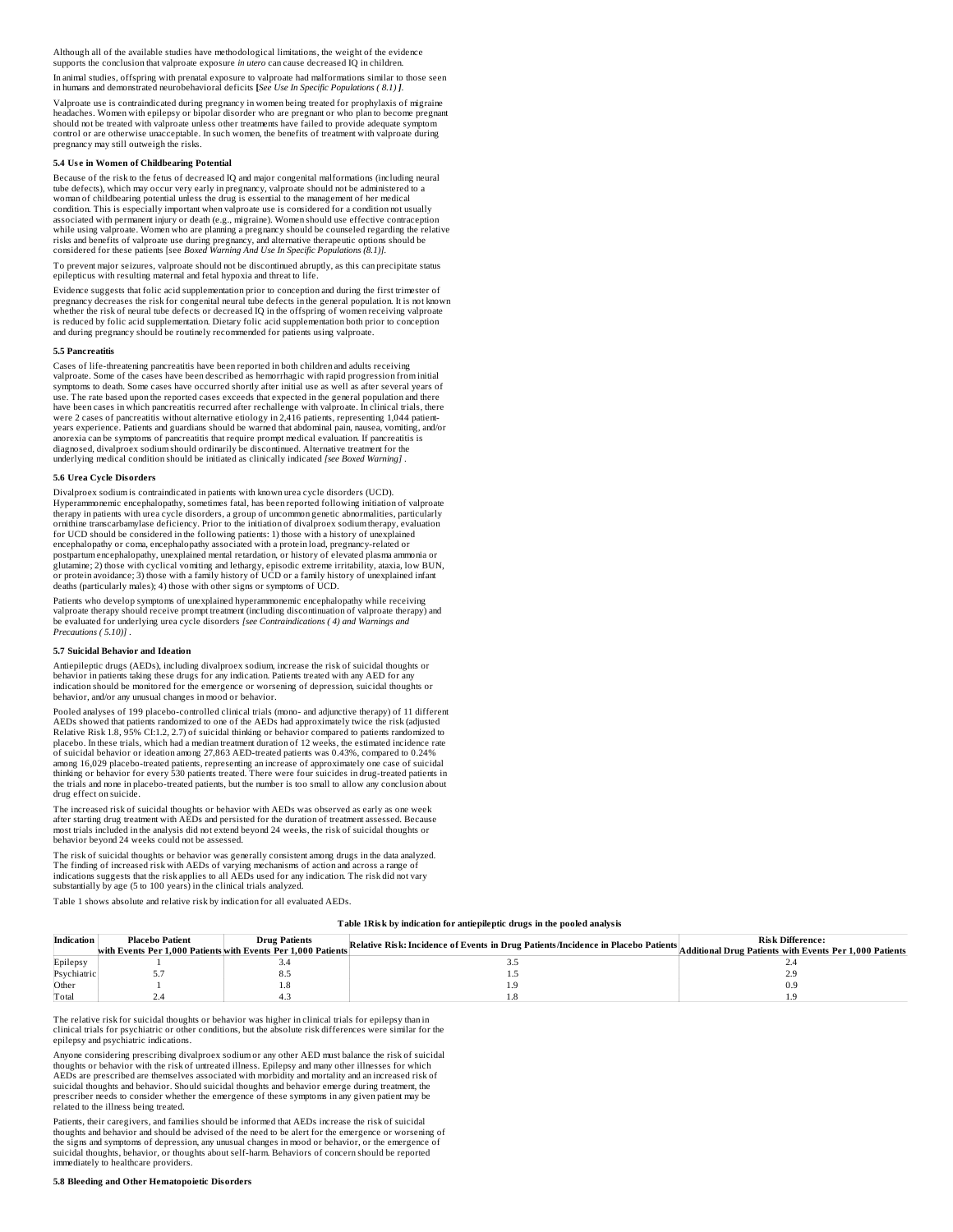Valproate is associated with dose-related thrombocytopenia. In a clinical trial of valproate as monotherapy in patients with epilepsy, 34/126 patients (27%) receiving approximately 50 mg/kg/day on<br>average, had at least one value of platelets ≤ 75 x 10 <sup>9</sup>/L. Approximately half of these patients had treatment discontinued, with return of platelet counts to normal. In the remaining patients, platelet counts<br>normalized with continued treatment. In this study, the probability of thrombocytopenia appeared to<br>increase sig (males). The therapeutic benefit which may accompany the higher doses should therefore be weighed against the possibility of a greater incidence of adverse effects. Valproate use has also been associated with decreases in other cell lines and myelodysplasia.

Because of reports of cytopenias, inhibition of the secondary phase of platelet aggregation, and abnormal coagulation parameters, (e.g., low fibrinogen, coagulation factor deficiencies, acquired von<br>Willebrand's disease), measurements of complete blood counts and coagulation tests are recommended<br>before initiating the sodium be monitored for blood counts and coagulation parameters prior to planned surgery and during<br>pregnancy *[see Use in Specific Populations ( 8.1)] .* Evidence of hemorrhage, bruising, or a disorder of hemostasis/coagulation is an indication for reduction of the dosage or withdrawal of therapy.

### **5.9 Hyperammonemia**

Hyperammonemia has been reported in association with valproate therapy and may be present despite normal liver function tests. In patients who develop unexplained lethargy and vomiting or changes in<br>mental status, hyperammonemic encephalopathy should be considered and an ammonia level should be measured. Hyperammonemia should also be considered in patients who present with hypothermia *[see*<br>Warnings and Precautions ( 5.11)] . If ammonia is increased, valproate therapy should be discontinued. Appropriate interventions for treatment of hyperammonemia should be initiated, and such patients should<br>undergo investigation for underlying urea cycle disorders *[see Contraindications (4) and Warnings and Precautions ( 5.6, 5.10)]* .

Asymptomatic elevations of ammonia are more common and when present, require close monitoring of plasma ammonia levels. If the elevation persists, discontinuation of valproate therapy should be considered.

# **5.10 Hyperammonemia and Encephalopathy Associated with Concomitant Topiramate Us e**

Concomitant administration of topiramate and valproate has been associated with hyperammonemia with or without encephalopathy in patients who have tolerated either drug alone. Clinical symptoms of hyperammonemic encephalopathy often include acute alterations in level of consciousness and/or cognitive function with lethargy or vomiting. Hypothermia can also be a manifestation of hyperammonemia *[see Warnings and Precautions ( 5.11)] .* In most cases, symptoms and signs abated with<br>discontinuation of either drug. This adverse reaction is not due to a pharmacokinetic interaction. Patients with inborn errors of metabolism or reduced hepatic mitochondrial activity may be at an increased risk for hyperammonemia with or without encephalopathy. Although not studied, an interaction of topiramate and valproate may exacerbate existing defects or unmask deficiencies in susceptible persons. In patients who develop unexplained lethargy, vomiting, or changes in mental status, hyperammonemic encephalopathy should be considered and an ammonia level should be measured *[see Contraindications ( 4) and Warnings and Precautions ( 5.6, 5.9)]* .

### **5.11 Hypothermia**

Hypothermia, defined as an unintentional drop in body core temperature to < 35°C (95°F), has been reported in association with valproate therapy both in conjunction with and in the absence of hyperammonemia. This adverse reaction can also occur in patients using concomitant topiramate with valproate after starting topiramate treatment or after increasing the daily dose of topiramate *[see Drug Interactions ( 7.3)]* . Consideration should be given to stopping valproate in patients who develop hypothermia, which may be manifested by a variety of clinical abnormalities including lethargy, confusion, coma, and significant alterations in other major organ systems such as the cardiovascular and respiratory systems. Clinical management and assessment should include examination of blood ammonia levels.

### **5.12 Drug Reaction with Eosinophilia and Systemic Symptoms (DRESS)/Multiorgan Hypers ensitivity Reactions**

Drug Reaction with Eosinophilia and Systemic Symptoms (DRESS), also known as Multiorgan Hypersensitivity, has been reported in patients taking valproate. DRESS may be fatal or life-threatening. DRESS typically, although not exclusively, presents with fever, rash, and/or lymphadenopathy, in association with other organ system involvement, such as hepatitis, nephritis, hematological abnormalities, myocarditis, or myositis sometimes resembling an acute viral infection. Eosinophilia is often present. Because this disorder is variable in its expression, other organ systems not noted here may be involved. It is important to note that early manifestations of hypersensitivity, such as fever or lymphadenopathy, may be present even though rash is not evident. If such signs or symptoms are present, the patient should be evaluated immediately. Valproate should be discontinued and not be resumed if an alternative etiology for the signs or symptoms cannot be established.

### **5.13 Interaction with Carbapenem Antibiotics**

Carbapenem antibiotics (for example, ertapenem, imipenem, meropenem; this is not a complete list) may reduce serum valproate concentrations to subtherapeutic levels, resulting in loss of seizure control. Serum valproate concentrations should be monitored frequently after initiating carbapenem therapy. Alternative antibacterial or anticonvulsant therapy should be considered if serum valproate concentrations drop significantly or seizure control deteriorates *[see Drug Interactions ( 7.1)]* .

### **5.14 Somnolence in the Elderly**

In a doubleblind, multicenter trial of valproate in elderly patients with dementia (mean age = 83 years), doses were increased by 125 mg/day to a target dose of 20 mg/kg/day. A significantly higher proportion of valproate patients had somnolence compared to placebo, and although not statistically significant, there was a higher proportion of patients with dehydration. Discontinuations for somnolence were also significantly higher than with placebo. In some patients with somnolence (approximately one-half), there was associated reduced nutritional intake and weight loss. There was a trend for the patients who experienced these events to have a lower baseline albumin concentration, lower valproate clearance, and a higher BUN. In elderly patients, dosage should be increased more slowly and with regular monitoring for fluid and nutritional intake, dehydration, somnolence, and other adverse reactions. Dose reductions or discontinuation of valproate should be considered in patients with decreased food or fluid intake and in patients with excessive somnolence *[see Dosage and Administration ( 2.4)]* .

#### **5.15 Monitoring: Drug Plasma Concentration**

Since valproate may interact with concurrently administered drugs which are capable of enzyme induction, periodic plasma concentration determinations of valproate and concomitant drugs are recommended during the early course of therapy *[see Drug Interactions ( 7)]* .

### **5.16 Effect on Ketone and Thyroid Function Tests**

Valproate is partially eliminated in the urine as a keto-metabolite which may lead to a false interpretation of the urine ketone test.

There have been reports of altered thyroid function tests associated with valproate. The clinical significance of these is unknown.

### **5.17 Effect on HIV and CMV Virus es Replication**

There are *in vitro* studies that suggest valproate stimulates the replication of the HIV and CMV viruses under certain experimental conditions. The clinical consequence, if any, is not known. Additionally, the relevance of these *in vitro* findings is uncertain for patients receiving maximally suppressive antiretroviral therapy. Nevertheless, these data should be borne in mind when interpreting the results from regular monitoring of the viral load in HIV infected patients receiving valproate or when following CMV infected patients clinically.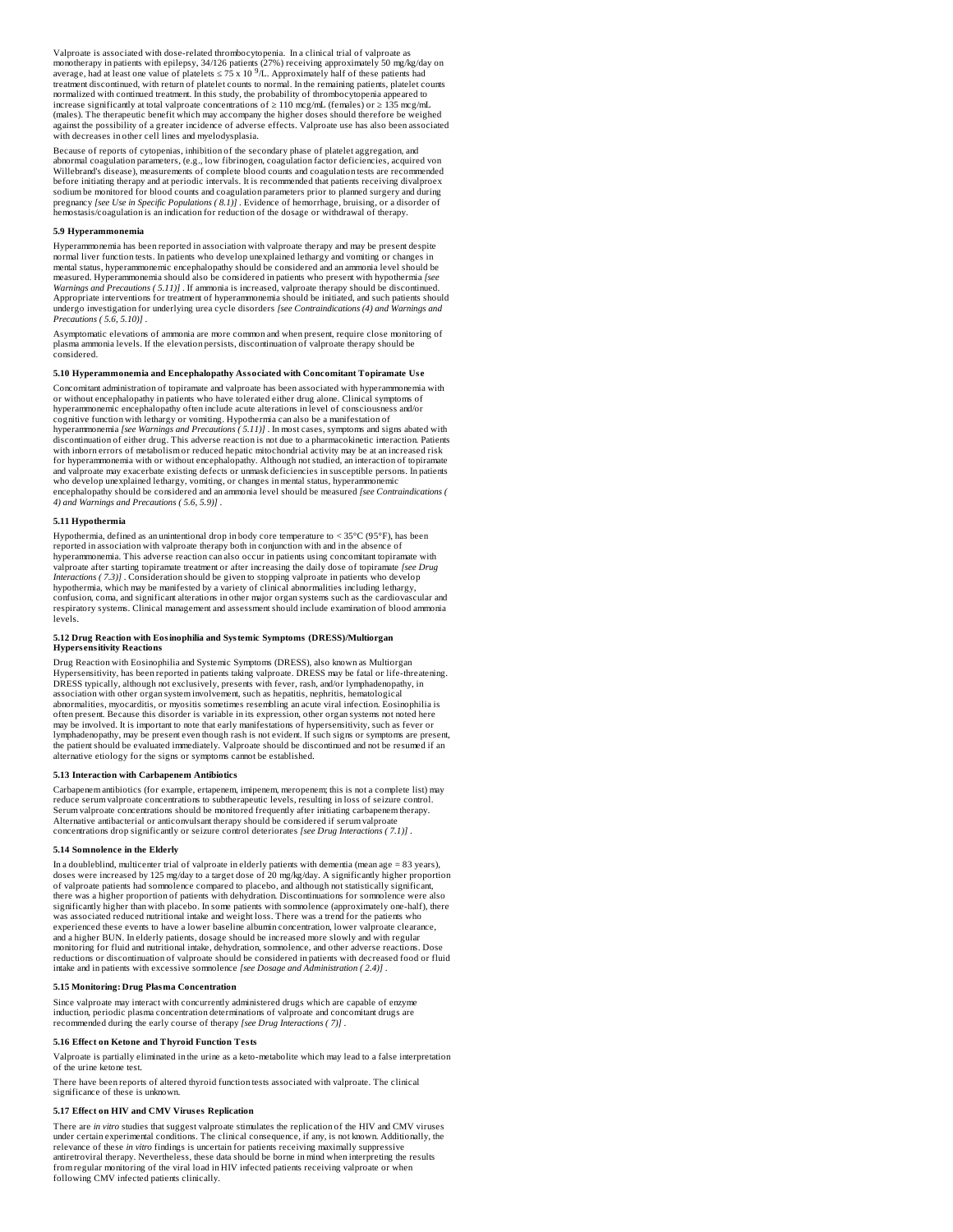# **5.18 Medication Residue in the Stool**

There have been rare reports of medication residue in the stool. Some patients have had anatomic (including ileostomy or colostomy) or functional gastrointestinal disorders with shortened GI transit times. In some reports, medication residues have occurred in the context of diarrhea. It is recommended that plasma valproate levels be checked in patients who experience medication residue in the stool, and patients' clinical condition should be monitored. If clinically indicated, alternative treatment may be considered.

# **6 ADVERSE REACTIONS**

The following serious adverse reactions are described below and elsewhere in the labeling:

- Hepatic failure *[see Warnings and Precautions ( 5.1)]* Birth defects *[see Warnings and Precautions ( 5.2)]*
- Decreased IQ following *in utero* exposure *[see Warnings and Precautions ( 5.3)]*
- 
- Pancreatitis *[see Warnings and Precautions ( 5.5)]*<br>Hyperammonemic encephalopathy *[see Warnings and Precautions ( 5.6*, *5.9, 5.10)]*
- Suicidal behavior and ideation *[see Warnings and Precautions ( 5.7)]*
- Bleeding and other hematopoietic disorders *[see Warnings and Precautions ( 5.8)]* Hypothermia *[see Warnings and Precuations ( 5.11)]*
- Drug Reaction with Eosinophilia and Systemic Symptoms (DRESS)/Multiorgan hypersensitivity
- reactions *[see Warnings and Precautions ( 5.12)]* Somnolence in the elderly *[see Warnings and Precautions ( 5.14)]*

Because clinical studies are conducted under widely varying conditions, adverse reaction rates observed in the clinical studies of a drug cannot be directly compared to rates in the clinical studies of another drug and may not reflect the rates observed in practice.

### **6.1 Mania**

The incidence of treatment-emergent events has been ascertained based on combined data from two<br>three week placebo-controlled clinical trials of divalproex sodium in the treatment of manic episodes<br>associated with bipolar sometimes were serious enough to interrupt treatment. In clinical trials, the rates of premature termination due to intolerance were not statistically different between placebo, divalproex sodium, and lithium carbonate. A total of 4%, 8% and 11% of patients discontinued therapy due to intolerance in the placebo, divalproex sodium, and lithium carbonate groups, respectively.

Table 2 summarizes those adverse reactions reported for patients in these trials where the incidence rate in the divalproex sodium-treated group was greater than 5% and greater than the placebo incidence, or where the incidence in the divalproex sodium-treated group was statistically significantly greater than the placebo group. Vomiting was the only reaction that was reported by significantly (p ≤ 0.05)<br>more patients receiving divalproex sodium compared to placebo.

# Table 2Adverse Reactions Reported by > 5% of Divalproex Sodium-Treated Patients During<br>Placebo-Controlled Trials of Acute Mania <sup>1</sup>

| Adverse Reaction  | <b>Divalproex Sodium</b><br>$(n = 89)$ | Placebo<br>$(n = 97)$ |
|-------------------|----------------------------------------|-----------------------|
| Nausea            | 22%                                    | 15%                   |
| Somnolence        | 19%                                    | 12%                   |
| <b>Dizziness</b>  | 12%                                    | 4%                    |
| Vomiting          | 12%                                    | 3%                    |
| Accidental Injury | 11%                                    | 5%                    |
| Asthenia          | 10%                                    | 7%                    |
| Abdominal pain    | 9%                                     | 8%                    |
| Dyspepsia         | 9%                                     | 8%                    |
| Rash              | 6%                                     | 3%                    |

<sup>1.</sup> The following adverse reactions occurred at an equal or greater incidence for placebo than for divalproex sodium:<br>back pain, headache, constipation, diarrhea, tremor, and pharyngitis.

The following additional adverse reactions were reported by greater than 1% but not more than 5% of the 89 divalproex sodium-treated patients in controlled clinical trials:

# *Body as a Whole*

Chest pain, chills, chills and fever, fever, neck pain, neck rigidity.

### *Cardiovascular System*

Hypertension, hypotension, palpitations, postural hypotension, tachycardia, vasodilation.

### *Digestive System*

Anorexia, fecal incontinence, flatulence, gastroenteritis, glossitis, periodontal abscess.

*Hemic and Lymphatic System*

### Ecchymosis.

*Metabolic and Nutritional Disorders*

# Edema, peripheral edema.

*Musculoskeletal System*

Arthralgia, arthrosis, leg cramps, twitching.

### *Nervous System*

Abnormal dreams, abnormal gait, agitation, ataxia, catatonic reaction, confusion, depression, diplopia, dysarthria, hallucinations, hypertonia, hypokinesia, insomnia, paresthesia, reflexes increased, tardive dyskinesia, thinking abnormalities, vertigo.

*Respiratory System*

# Dyspnea, rhinitis.

*Skin and Appendages*

Alopecia, discoid lupus erythematosus, dry skin, furunculosis, maculopapular rash, seborrhea.

# *Special Senses*

Amblyopia, conjunctivitis, deafness, dry eyes, ear pain, eye pain, tinnitus.

# *Urogenital System*

Dysmenorrhea, dysuria, urinary incontinence.

# **6.2 Epilepsy**

Based on a placebo-controlled trial of adjunctive therapy for treatment of complex partial seizures, divalproex sodium was generally well tolerated with most adverse reactions rated as mild to moderate in severity. Intolerance was the primary reason for discontinuation in the divalproex sodium-treated patients (6%), compared to 1% of placebo-treated patients.

Table 3 lists treatment-emergent adverse reactions which were reported by ≥ 5% of divalproex sodiumtreated patients and for which the incidence was greater than in the placebo group, in the placebo-controlled trial of adjunctive therapy for treatment of complex partial seizures. Since patients were also treated with other antiepilepsy drugs, it is not possible, in most cases, to determine whether the following adverse reactions can be ascribed to divalproex sodium alone, or the combination of divalproex sodium and other antiepilepsy drugs.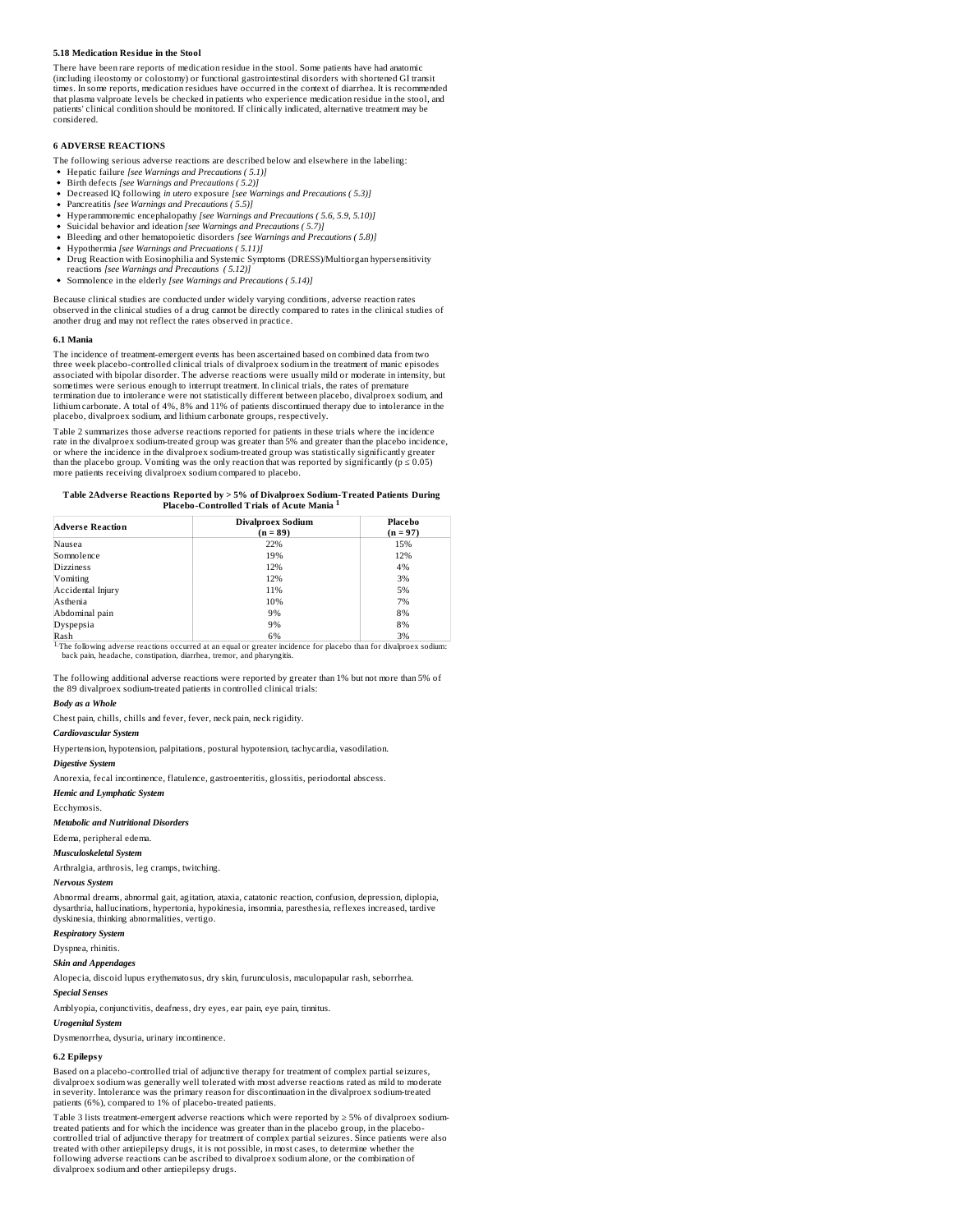**Table 3 Advers e Reactions Reported by ≥ 5% ofPatients Treated with Divalproex Sodium During Placebo-Controlled Trial of Adjunctive Therapy for Complex Partial Seizures**

| <b>Body System/Reaction</b>      | <b>Divalproex Sodium</b><br>(%)<br>$(n = 77)$ | Placebo (%)<br>$(n = 70)$ |
|----------------------------------|-----------------------------------------------|---------------------------|
| <b>Body as a Whole</b>           |                                               |                           |
| Headache                         | 31                                            | 21                        |
| Asthenia                         | 27                                            | 7                         |
| Fever                            | 6                                             | 4                         |
| <b>Gas trointes tinal System</b> |                                               |                           |
| Nausea                           | 48                                            | 14                        |
| Vomiting                         | 27                                            | 7                         |
| Abdominal Pain                   | 23                                            | 6                         |
| Diarrhea                         | 13                                            | 6                         |
| Anorexia                         | 12                                            | $\Omega$                  |
| Dyspepsia                        | 8                                             | $\overline{4}$            |
| Constipation                     | 5                                             | 1                         |
| <b>Nervous System</b>            |                                               |                           |
| Somnolence                       | 27                                            | 11                        |
| Tremor                           | 25                                            | 6                         |
| <b>Dizziness</b>                 | 25                                            | 13                        |
| Diplopia                         | 16                                            | 9                         |
| Amblyopia/Blurred Vision         | 12                                            | 9                         |
| Ataxia                           | 8                                             | 1                         |
| Nystagmus                        | 8                                             | 1                         |
| <b>Emotional Lability</b>        | 6                                             | $\overline{\mathbf{4}}$   |
| Thinking Abnormal                | 6                                             | $\Omega$                  |
| Amnesia                          | 5                                             | 1                         |
| <b>Respiratory System</b>        |                                               |                           |
| Flu Syndrome                     | 12                                            | 9                         |
| Infection                        | 12                                            | 6                         |
| <b>Bronchitis</b>                | 5                                             | 1                         |
| Rhinitis                         | 5                                             | 4                         |
| Other                            |                                               |                           |
| Alopecia                         | 6                                             | 1                         |
| Weight Loss                      | 6                                             | $\bf{0}$                  |

Table 4 lists treatment-emergent adverse reactions which were reported by ≥ 5% of patients in the high dose valproate group, and for which the incidence was greater than in the low dose group, in a<br>controlled trial of divalproex sodium monotherapy treatment of complex partial seizures. Since patients<br>were being titrated off alone, or the combination of valproate and other antiepilepsy drugs.

Table 4. Adverse Reactions Reported by  $\geq 5\%$  of Patients in the High Dose Group in the Controlled Trial of Valproate Monotherapy for Complex Partial Seizures  $^1$ 

| <b>Body System/Reaction</b>        | High Dose (%) | Low Dose (%)            |
|------------------------------------|---------------|-------------------------|
|                                    | $(n = 131)$   | $(n = 134)$             |
| <b>Body as a Whole</b><br>Asthenia |               |                         |
|                                    | 21            | 10                      |
| <b>Digestive System</b>            |               |                         |
| Nausea                             | 34            | 26                      |
| Diarrhea                           | 23            | 19                      |
| Vomiting                           | 23            | 15                      |
| Abdominal Pain                     | 12            | 9                       |
| Anorexia                           | 11            | $\overline{4}$          |
| Dyspepsia                          | 11            | 10                      |
| <b>Hemic/Lymphatic System</b>      |               |                         |
| Thrombocytopenia                   | 24            | $\mathbf{1}$            |
| Ecchymosis                         | 5             | $\overline{4}$          |
| Metabolic/Nutritional              |               |                         |
| Weight Gain                        | 9             | $\overline{4}$          |
| Peripheral Edema                   | 8             | 3                       |
| Nervous System                     |               |                         |
| Tremor                             | 57            | 19                      |
| Somnolence                         | 30            | 18                      |
| <b>Dizziness</b>                   | 18            | 13                      |
| Insomnia                           | 15            | 9                       |
| <b>Nervousness</b>                 | 11            | 7                       |
| Amnesia                            | 7             | $\overline{\mathbf{4}}$ |
| <b>Nystagmus</b>                   | 7             | $\mathbf{1}$            |
| Depression                         | 5             | 4                       |
| <b>Respiratory System</b>          |               |                         |
| Infection                          | 20            | 13                      |
| Pharyngitis                        | 8             | $\overline{2}$          |
| Dyspnea                            | 5             | $\mathbf 1$             |
| <b>Skin and Appendages</b>         |               |                         |
| Alopecia                           | 24            | 13                      |
| <b>Special Senses</b>              |               |                         |
| Amblyopia/Blurred Vision           | 8             | $\overline{4}$          |
| Tinnitus                           | 7             | 1                       |

Headache was the only adverse reaction that occurred in ≥ 5% of patients in the high dose group and at an equal or greater incidence in the low dose group.  $\frac{1}{1}$ . Haadache was the only adverse reaction that occurred in  $>$  5% of patients in the high dose group and at

The following additional adverse reactions were reported by greater than 1% but less than 5% of the 358 patients treated with valproate in the controlled trials of complex partial seizures:

*Body as a Whole*

Back pain, chest pain, malaise.

*Cardiovascular System*

Tachycardia, hypertension, palpitation.

*Digestive System*

Increased appetite, flatulence, hematemesis, eructation, pancreatitis, periodontal abscess.

*Hemic and Lymphatic System*

Petechia.

*Metabolic and Nutritional Disorders*

SGOT increased, SGPT increased.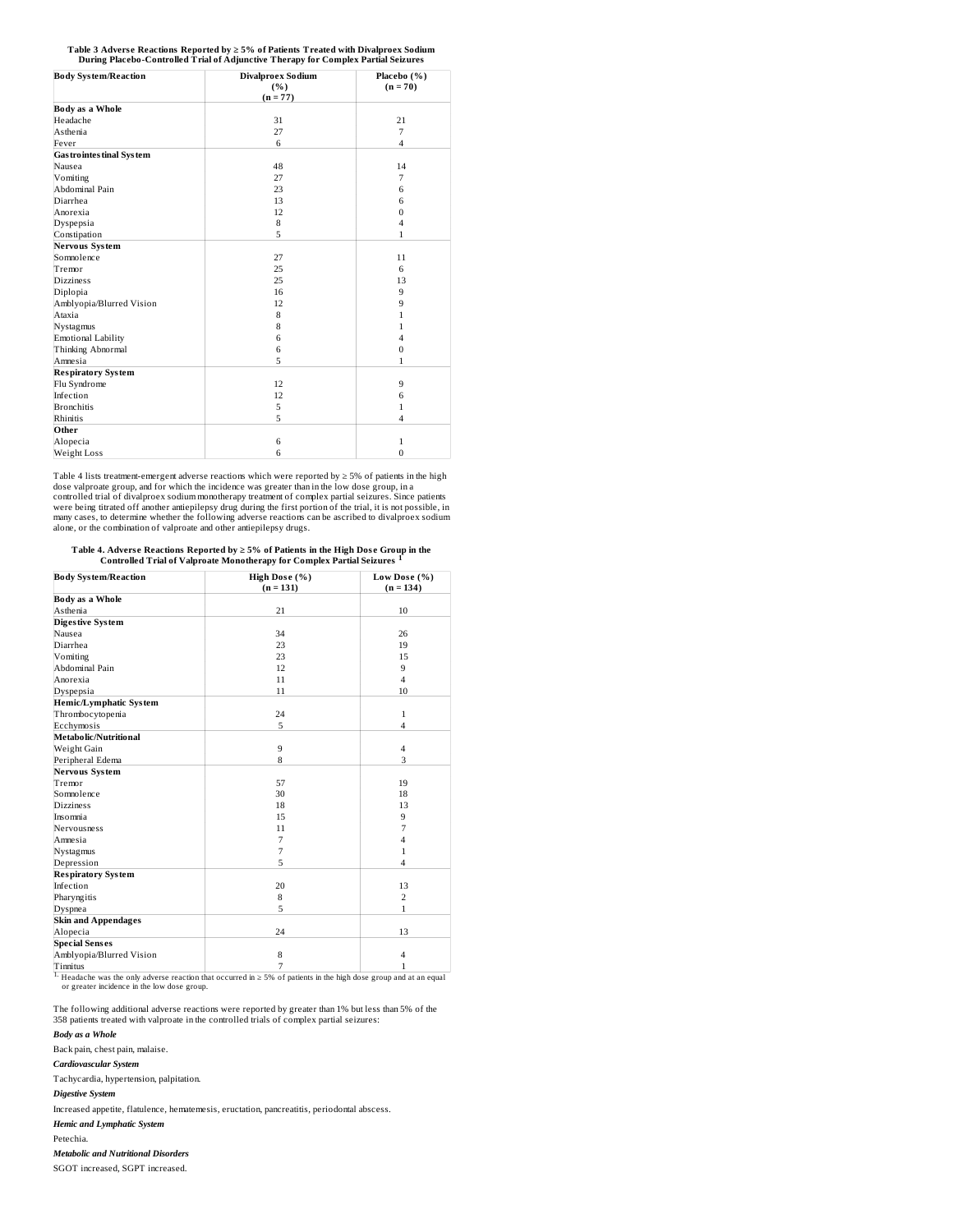# *Musculoskeletal System*

Myalgia, twitching, arthralgia, leg cramps, myasthenia.

### *Nervous System*

Anxiety, confusion, abnormal gait, paresthesia, hypertonia, incoordination, abnormal dreams, personality disorder.

*Respiratory System*

Sinusitis, cough increased, pneumonia, epistaxis.

*Skin and Appendages*

Rash, pruritus, dry skin.

# *Special Senses*

Taste perversion, abnormal vision, deafness, otitis media.

# *Urogenital System*

Urinary incontinence, vaginitis, dysmenorrhea, amenorrhea, urinary frequency.

# **6.3 Migraine**

Based on two placebo-controlled clinical trials and their long term extension, valproate was generally well tolerated with most adverse reactions rated as mild to moderate in severity. Of the 202 patients exposed to valproate in the placebo-controlled trials, 17% discontinued for intolerance. This is compared to a rate of 5% for the 81 placebo patients. Including the long term extension study, the adverse reactions reported as the primary reason for discontinuation by ≥ 1% of 248 valproate-treated patients were alopecia (6%), nausea and/or vomiting (5%), weight gain (2%), tremor (2%), somnolence (1%), elevated SGOT and/or SGPT (1%), and depression (1%).

Table 5 includes those adverse reactions reported for patients in the placebo-controlled trials where the incidence rate in the divalproex sodium-treated group was greater than 5 % and was greater than that for placebo patients.

#### **Table 5 Advers e Reactions Reported by > 5% ofDivalproex Sodium-Treated Patients During 1 Migraine Placebo-Controlled Trials with a Greater Incidence Than Patients Taking Placebo**

| <b>Body System Reaction</b>      | <b>Divalproex Sodium</b><br>$(N = 202)$ | Placebo<br>$(N = 81)$ |
|----------------------------------|-----------------------------------------|-----------------------|
| <b>Gas trointes tinal System</b> |                                         |                       |
| Nausea                           | 31%                                     | 10%                   |
| Dyspepsia                        | 13%                                     | 9%                    |
| Diarrhea                         | 12%                                     | 7%                    |
| Vomiting                         | 11%                                     | 1%                    |
| Abdominal pain                   | 9%                                      | 4%                    |
| Increased appetite               | 6%                                      | 4%                    |
| <b>Nervous System</b>            |                                         |                       |
| Asthenia                         | 20%                                     | 9%                    |
| Somnolence                       | 17%                                     | 5%                    |
| <b>Dizziness</b>                 | 12%                                     | 6%                    |
| Tremor                           | 9%                                      | 0%                    |
| Other                            |                                         |                       |
| Weight gain                      | 8%                                      | 2%                    |
| Back pain                        | 8%                                      | 6%                    |
| Alopecia                         | 7%                                      | 1%                    |

<sup>1.</sup> The following adverse reactions occurred in at least 5% of divalproex sodium-treated patients and at an equal or greater incidence for placebo than for divalproex sodium: flu syndrome and pharyngitis.

The following additional adverse reactions were reported by greater than 1% but not more than 5% of the 202 divalproex sodium-treated patients in the controlled clinical trials:

# *Body as a Whole*

Chest pain, chills, face edema, fever and malaise.

# *Cardiovascular System*

Vasodilatation.

### *Digestive System*

Anorexia, constipation, dry mouth, flatulence, gastrointestinal disorder (unspecified), and stomatitis.

*Hemic and Lymphatic System*

### Ecchymosis.

*Metabolic and Nutritional Disorders*

Peripheral edema, SGOT increase, and SGPT increase.

### *Musculoskeletal System*

Leg cramps and myalgia.

# *Nervous System*

Abnormal dreams, amnesia, confusion, depression, emotional lability, insomnia, nervousness, paresthesia, speech disorder, thinking abnormalities, and vertigo.

# *Respiratory System*

Cough increased, dyspnea, rhinitis, and sinusitis.

*Skin and Appendages*

Pruritus and rash. *Special Senses*

Conjunctivitis, ear disorder, taste perversion, and tinnitus.

# *Urogenital System*

Cystitis, metrorrhagia, and vaginal hemorrhage.

# **6.4 Postmarketing Experience**

The following adverse reactions have been identified during post approval use of divalproex sodium.<br>Because these reactions are reported voluntarily from a population of uncertain size, it is not always<br>possible to reliabl

# *Dermatologic*

Hair texture changes, hair color changes, photosensitivity, erythema multiforme, toxic epidermal necrolysis, nail and nail bed disorders, and Stevens-Johnson syndrome.

### *Psychiatric*

Emotional upset, psychosis, aggression, psychomotor hyperactivity, hostility, disturbance in attention, learning disorder and behavioral deterioration.

### *Neurologic*

There have been several reports of acute or subacute cognitive decline and behavioral changes (apathy or irritability) with cerebral pseudoatrophy on imaging associated with valproate therapy; both the cognitive/behavioral changes and cerebral pseudoatrophy reversed partially or fully after valproate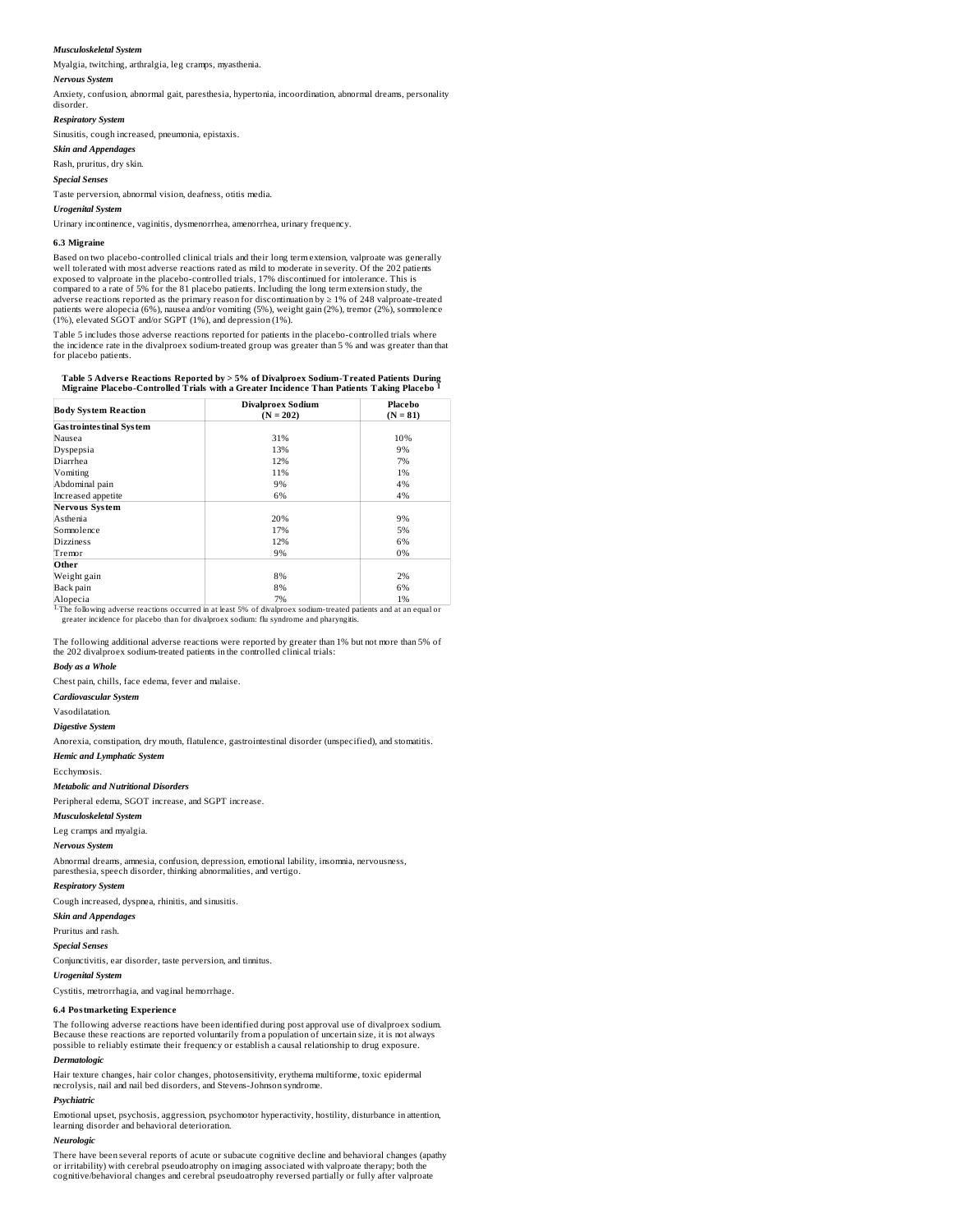### discontinuation.

There have been reports of acute or subacute encephalopathy in the absence of elevated ammonia levels, elevated valproate levels, or neuroimaging changes. The encephalopathy reversed partially or fully after valproate discontinuation.

#### *Musculoskeletal*

Fractures, decreased bone mineral density, osteopenia, osteoporosis, and weakness.

### *Hematologic*

Relative lymphocytosis, macrocytosis, leucopenia, anemia including macrocytic with or without folate deficiency, bone marrow suppression, pancytopenia, aplastic anemia, agranulocytosis, and acute intermittent porphyria.

### *Endocrine*

Irregular menses, secondary amenorrhea, hyperandrogenism, hirsutism, elevated testosterone level, breast enlargement, galactorrhea, parotid gland swelling, polycystic ovary disease, decreased carnitine concentrations, hyponatremia, hyperglycinemia, and inappropriate ADH secretion.

There have been rare reports of Fanconi's syndrome occurring chiefly in children.

# *Metabolism and nutrition*

Weight gain.

# *Reproductive*

Aspermia, azoospermia, decreased sperm count, decreased spermatozoa motility, male infertility, and abnormal spermatozoa morphology.

*Genitourinary*

Enuresis and urinary tract infection.

*Special Senses*

# Hearing loss.

*Other*

Allergic reaction, anaphylaxis, developmental delay, bone pain, bradycardia, and cutaneous vasculitis.

### **7 DRUG INTERACTIONS**

# **7.1 Effects of Coadministered Drugs on Valproate Clearance**

Drugs that affect the level of expression of hepatic enzymes, particularly those that elevate levels of glucuronosyltransferases (such as ritonavir), may increase the clearance of valproate. For example, phenytoin, carbamazepine, and phenobarbital (or primidone) can double the clearance of valproate. Thus, patients on monotherapy will generally have longer half-lives and higher concentrations than patients receiving polytherapy with antiepilepsy drugs.

In contrast, drugs that are inhibitors of cytochrome P450 isozymes, e.g., antidepressants, may be expected to have little effect on valproate clearance because cytochrome P450 microsomal mediated oxidation is a relatively minor secondary metabolic pathway compared to glucuronidation and betaoxidation.

Because of these changes in valproate clearance, monitoring of valproate and concomitant drug concentrations should be increased whenever enzyme inducing drugs are introduced or withdrawn. The following list provides information about the potential for an influence of several commonly prescribed medications on valproate pharmacokinetics. The list is not exhaustive nor could it be, since new interactions are continuously being reported.

# *Drugs for which a potentially important interaction has been observed*

# *Aspirin*

A study involving the coadministration of aspirin at antipyretic doses (11 to 16 mg/kg) with valproate to pediatric patients (n=6) revealed a decrease in protein binding and an inhibition of metabolism of valproate. Valproate free fraction was increased 4-fold in the presence of aspirin compared to valproate alone. The β-oxidation pathway consisting of 2-E-valproic acid, 3-OH-valproic acid, and 3 keto valproic acid was decreased from 25% of total metabolites excreted on valproate alone to 8.3% in the presence of aspirin. Caution should be observed if valproate and aspirin are to be coadministered.

# *Carbapenem antibiotics*

A clinically significant reduction in serum valproic acid concentration has been reported in patients receiving carbapenem antibiotics (for example, ertapenem, imipenem, meropenem; this is not a complete list) and may result in loss of seizure control. The mechanism of this interaction is not well-understood. Serum valproic acid concentrations should be monitored frequently after initiating carbapenem therapy. Alternative antibacterial or anticonvulsant therapy should be considered if serum valproic acid concentrations drop significantly or seizure control deteriorates *[see Warnings and Precautions ( 5.13)]* .

# *Estrogen-Containing Hormonal Contraceptives*

Estrogen-containing hormonal contraceptives may increase the clearance of valproate, which may result in decreased concentration of valproate and potentially increased seizure frequency. Prescribers should monitor serum valproate concentrations and clinical response when adding or discontinuing estrogen containing products.

# *Felbamate*

A study involving the coadministration of 1,200 mg/day of felbamate with valproate to patients with<br>epilepsy (n=10) revealed an increase in mean valproate peak concentration by 35% (from 86 to 115<br>mcg/mL) compared to valpr mean valproate peak concentration to 133 mcg/mL (another 16% increase). A decrease in valproate dosage may be necessary when felbamate therapy is initiated.

# *Rifampin*

A study involving the administration of a single dose of valproate (7 mg/kg) 36 hours after 5 nights of daily dosing with rifampin (600 mg) revealed a 40% increase in the oral clearance of valproate. Valproate dosage adjustment may be necessary when it is coadministered with rifampin.

# *Drugs for which either no interaction or a likely clinically unimportant interaction has been observed Antacids*

A study involving the coadministration of valproate 500 mg with commonly administered antacids (<br><sup>\$</sup>Maalox ®, <sup>\$</sup>Trisogel ®, and <sup>\$</sup>Titralac ® - 160 mEq doses) did not reveal any effect on the extent of absorption of valproate.

### *Chlorpromazine*

A study involving the administration of 100 to 300 mg/day of chlorpromazine to schizophrenic patients already receiving valproate (200 mg BID) revealed a 15% increase in trough plasma levels of valproate.

### *Haloperidol*

A study involving the administration of 6 to 10 mg/day of haloperidol to schizophrenic patients already receiving valproate (200 mg BID) revealed no significant changes in valproate trough plasma levels. *Cimetidine and Ranitidine*

Cimetidine and ranitidine do not affect the clearance of valproate.

# **7.2 Effects of Valproate on Other Drugs**

Valproate has been found to be a weak inhibitor of some P450 isozymes, epoxide hydrase, and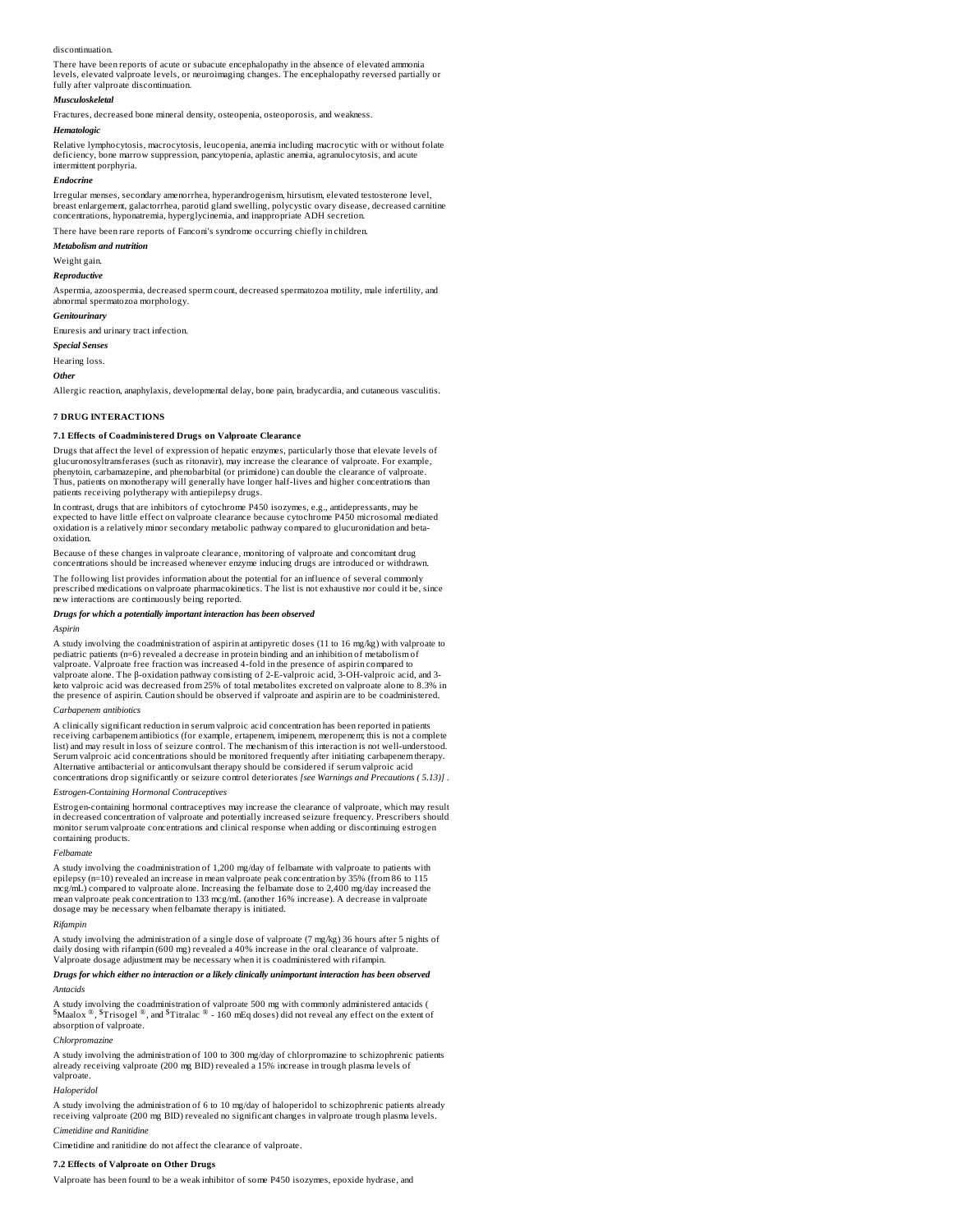### glucuronosyltransferases.

The following list provides information about the potential for an influence of valproate coadministration on the pharmacokinetics or pharmacodynamics of several commonly prescribed

medications. The list is not exhaustive, since new interactions are continuously being reported. *Drugs for which a potentially important valproate interaction has been observed*

### *Amitriptyline/Nortriptyline*

Administration of a single oral 50 mg dose of amitriptyline to 15 normal volunteers (10 males and 5 females) who received valproate (500 mg BID) resulted in a 21% decrease in plasma clearance of amitriptyline and a 34% decrease in the net clearance of nortriptyline. Rare postmarketing reports of concurrent use of valproate and amitriptyline resulting in an increased amitriptyline level have been received. Concurrent use of valproate and amitriptyline has rarely been associated with toxicity.<br>Monitoring of amitriptyline levels should be considered for patients taking valproate concomitantly with amitriptyline. Consideration should be given to lowering the dose of amitriptyline/nortriptyline in the presence of valproate.

*Carbamazepine/carbamazepine-10,11-Epoxide*

Serum levels of carbamazepine (CBZ) decreased 17% while that of carbamazepine- 10,11-epoxide (CBZ-E) increased by 45% upon coadministration of valproate and CBZ to epileptic patients. *Clonazepam*

The concomitant use of valproate and clonazepam may induce absence status in patients with a history of absence type seizures.

### *Diazepam*

Valproate displaces diazepam from its plasma albumin binding sites and inhibits its metabolism.<br>Coadministration of valproate (1,500 mg daily) increased the free fraction of diazepam (10 mg) by 90%<br>in healthy volunteers (n reduced by 25% and 20%, respectively, in the presence of valproate. The elimination half-life of diazepam remained unchanged upon addition of valproate.

#### *Ethosuximide*

Valproate inhibits the metabolism of ethosuximide. Administration of a single ethosuximide dose of<br>500 mg with valproate (800 to 1,600 mg/day) to healthy volunteers (n=6) was accompanied by a 25%<br>increase in elimination ha to ethosuximide alone. Patients receiving valproate and ethosuximide, especially along with other anticonvulsants, should be monitored for alterations in serum concentrations of both drugs.

### *Lamotrigine*

In a steady-state study involving 10 healthy volunteers, the elimination half-life of lamotrigine increased from 26 to 70 hours with valproate coadministration (a 165% increase). The dose of lamotrigine should be reduced when coadministered with valproate. Serious skin reactions (such as Stevens-Johnson syndrome and toxic epidermal necrolysis) have been reported with concomitant lamotrigine and valproate administration. See lamotrigine package insert for details on lamotrigine dosing with concomitant valproate administration.

# *Phenobarbital*

Valproate was found to inhibit the metabolism of phenobarbital. Coadministration of valproate (250 mg<br>BID for 14 days) with phenobarbital to normal subjects (n=6) resulted in a 50% increase in half-life and a 30% decrease in plasma clearance of phenobarbital (60 mg single-dose). The fraction of phenobarbital dose excreted unchanged increased by 50% in presence of valproate.

There is evidence for severe CNS depression, with or without significant elevations of barbiturate or valproate serum concentrations. All patients receiving concomitant barbiturate therapy should be closely monitored for neurological toxicity. Serum barbiturate concentrations should be obtained, if possible, and the barbiturate dosage decreased, if appropriate.

Primidone, which is metabolized to a barbiturate, may be involved in a similar interaction with valproate. *Phenytoin*

Valproate displaces phenytoin from its plasma albumin binding sites and inhibits its hepatic metabolism. Coadministration of valproate (400 mg TID) with phenytoin (250 mg) in normal volunteers (n=7) was associated with a 60% increase in the free fraction of phenytoin. Total plasma clearance and apparent volume of distribution of phenytoin increased 30% in the presence of valproate. Both the clearance and apparent volume of distribution of free phenytoin were reduced by 25%.

In patients with epilepsy, there have been reports of breakthrough seizures occurring with the combination of valproate and phenytoin. The dosage of phenytoin should be adjusted as required by the clinical situation.

#### *Propofol*

The concomitant use of valproate and propofol may lead to increased blood levels of<br>ol. Reduce the dose of propofol when co-administering with valproate. Monitor patients propofol. Reduce the dose of propofol when co-administering with valproate. Monitor patients closely for signs of increased sedation or cardiorespiratory depression.

### *Rufinamide*

Based on a population pharmacokinetic analysis, rufinamide clearance was decreased by valproate. Rufinamide concentrations were increased by <16% to 70%, dependent on concentration of valproate (with the larger increases being seen in pediatric patients at high doses or concentrations of valproate). Patients stabilized on rufinamide before being prescribed valproate should begin valproate therapy at a low dose, and titrate to a clinically effective dose *[see Dosage and Administration ( 2.5)] .* Similarly,<br>patients on valproate should begin at a rufinamide dose lower than 10 mg/kg per day (pediatric patients) or 400 mg per day (adults).

### *Tolbutamide*

From *in vitro* experiments, the unbound fraction of tolbutamide was increased from 20% to 50% when added to plasma samples taken from patients treated with valproate. The clinical relevance of this displacement is unknown.

#### *Warfarin*

In an *in vitro* study, valproate increased the unbound fraction of warfarin by up to 32.6%. The therapeutic relevance of this is unknown; however, coagulation tests should be monitored if valproate therapy is instituted in patients taking anticoagulants.

# *Zidovudine*

In six patients who were seropositive for HIV, the clearance of zidovudine (100 mg q8h) was decreased by 38% after administration of valproate (250 or 500 mg q8h); the half-life of zidovudine was unaffected.

# *Drugs for which either no interaction or a likely clinically unimportant interaction has been observed*

# *Acetaminophen*

Valproate had no effect on any of the pharmacokinetic parameters of acetaminophen when it was concurrently administered to three epileptic patients.

# *Clozapine*

In psychotic patients (n=11), no interaction was observed when valproate was coadministered with clozapine.

#### *Lithium*

Coadministration of valproate (500 mg BID) and lithium carbonate (300 mg TID) to normal male volunteers (n=16) had no effect on the steady-state kinetics of lithium.

#### *Lorazepam*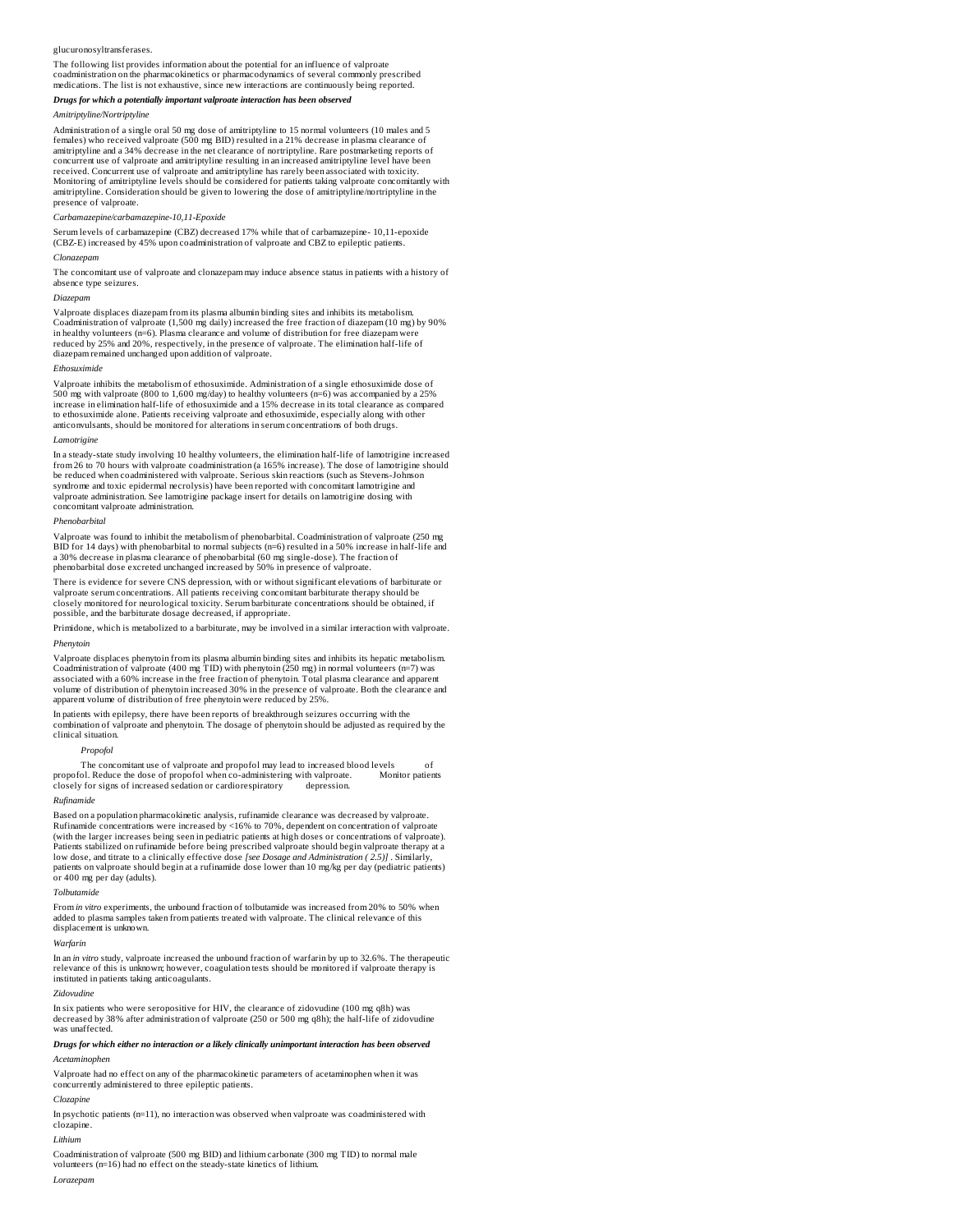Concomitant administration of valproate (500 mg BID) and lorazepam (1 mg BID) in normal male volunteers (n=9) was accompanied by a 17% decrease in the plasma clearance of lorazepam.

# *Olanzapine*

No dose adjustment for olanzapine is necessary when olanzapine is administered concomitantly with valproate. Coadministration of valproate (500 mg BID) and Olanzapine (5 mg) to healthy adults (n=10)<br>caused 15% reduction in C <sub>max</sub> and 35% reduction in AUC of olanzapine.

# *Oral Contraceptive Steroids*

Administration of a single-dose of ethinyloestradiol (50 mcg)/levonorgestrel (250 mcg) to 6 women on valproate (200 mg BID) therapy for 2 months did not reveal any pharmacokinetic interaction.

# **7.3 Topiramate**

Concomitant administration of valproate and topiramate has been associated with hyperammonemia with and without encephalopathy *[see Contraindications ( 4) and Warnings and Precautions ( 5.6, 5.9, 5.10)]* . Concomitant administration of topiramate with valproate has also been associated with hypothermia in patients who have tolerated either drug alone. It may be prudent to examine blood ammonia levels in patients in whom the onset of hypothermia has been reported *[see Warnings and Precautions ( 5.9, 5.11)]* .

### **8 USE IN SPECIFIC POPULATIONS**

### **8.1 Pregnancy**

**Pregnancy Category D** for epilepsy and for manic episodes associated with bipolar disorder *[see Warnings and Precautions ( 5.2, 5.3)]* .

**Pregnancy Category X** for prophylaxis of migraine headaches *[see Contraindications ( 4)]* .

# *Pregnancy Registry*

To collect information on the effects of *in utero* exposure to divalproex sodium, physicians should encourage pregnant patients taking divalproex sodium to enroll in the North American Antiepileptic Drug (NAAED) Pregnancy Registry.

This can be done by calling toll free 1-888-233-2334, and must be done by the patients themselves. Information on the registry can be found at the website, http://www.aedpregnancyregistry.org/.

### *Fetal Risk Summary*

All pregnancies have a background risk of birth defects (about 3%), pregnancy loss (about 15%), or other adverse outcomes regardless of drug exposure. Maternal valproate use during pregnancy for any indication increases the risk of congenital malformations, particularly neural tube defects, but also malformations involving other body systems (e.g., craniofacial defects, cardiovascular malformations, hypospadias, limb malformations). The risk of major structural abnormalities is greatest during the first trimester; however, other serious developmental effects can occur with valproate use throughout pregnancy. The rate of congenital malformations among babies born to epileptic mothers who used valproate during pregnancy has been shown to be about four times higher than the rate among babies born to epileptic mothers who used other anti-seizure monotherapies *[see Warnings and Precautions ( 5.3)]* .

Several published epidemiological studies have indicated that children exposed to valproate *in utero* have lower IQ scores than children exposed to either another antiepileptic drug *in utero* or to no antiepileptic drugs *in utero [see Warnings and Precautions ( 5.3)]* .

An observational study has suggested that exposure to valproate products during pregnancy may increase the risk of autism spectrum disorders. In this study, children born to mothers who had used valproate products during pregnancy had 2.9 times the risk (95% confidence interval [CI]: 1.7 to 4.9) of developing autism spectrum disorders compared to children born to mothers not exposed to valproate products during pregnancy. The absolute risks for autism spectrum disorders were 4.4% (95% CI: 2.6% to 7.5%) in valproate-exposed children and 1.5% (95% CI: 1.5% to 1.6%) in children not exposed to valproate products. Because the study was observational in nature, conclusions regarding a causal association between *in utero* valproate exposure and an increased risk of autism spectrum disorder cannot be considered definitive.

In animal studies, offspring with prenatal exposure to valproate had structural malformations similar to those seen in humans and demonstrated neurobehavioral deficits.

### *Clinical Considerations*

- Neural tube defects are the congenital malformation most strongly associated with maternal valproate use. The risk of spina bifida following *in utero* valproate exposure is generally estimated as 1 to 2%, compared to an estimated general population risk for spina bifida of about 0.06 to 0.07% (6 to 7 in 10,000 births).
- Valproate can cause decreased IQ scores in children whose mothers were treated with valproate during pregnancy.
- Because of the risks of decreased IQ, neural tube defects, and other fetal adverse events, which may occur very early in pregnancy:
- Valproate should not be administered to a woman of childbearing potential unless the drug is essential to the management of her medical condition. This is especially important when valproate use is considered for a condition not usually associated with permanent injury or death (e.g., migraine).
- Valproate is contraindicated during pregnancy in women being treated for prophylaxis of migraine headaches.
- Valproate should not be used to treat women with epilepsy or bipolar disorder who are pregnant or who plan to become pregnant unless other treatments have failed to provide adequate symptom control or are otherwise unacceptable. In such women, the benefits of treatment with valproate during pregnancy may still outweigh the risks. When treating a pregnant woman or a woman of childbearing potential, carefully consider both the potential risks and benefits of treatment and provide appropriate counseling
- To prevent major seizures, women with epilepsy should not discontinue valproate abruptly, as this can precipitate status epilepticus with resulting maternal and fetal hypoxia and threat to life. Even minor seizures may pose some hazard to the developing embryo or fetus. However, discontinuation of the drug may be considered prior to and during pregnancy in individual cases if the seizure disorder severity and frequency do not pose a serious threat to the patient.
- Available prenatal diagnostic testing to detect neural tube and other defects should be offered to pregnant women using valproate.
- Evidence suggests that folic acid supplementation prior to conception and during the first trimester of pregnancy decreases the risk for congenital neural tube defects or decreased IQ in the general population. It is not known whether the risk of neural tube defects in the offspring of women receiving valproate is reduced by folic acid supplementation. Dietary folic acid supplementation both prior to conception and during pregnancy should be routinely recommended for patients using valproate.
- Pregnant women taking valproate may develop clotting abnormalities including thrombocytopenia, hypofibrinogenemia, and/or decrease in other coagulation factors, which may result in hemorrhagic complications in the neonate including death *[see Warnings and Precautions ( 5.8)]* . If valproate is used in pregnancy, the clotting parameters should be monitored carefully in the mother. If abnormal in the mother, then these parameters should also be monitored in the neonate.
- Patients taking valproate may develop hepatic failure *[see Boxed Warning, Warnings and Precautions*<br>*( 5.1)] .* Fatal cases of hepatic failure in infants exposed to valproate *in utero* have also been reported
- following maternal use of valproate during pregnancy.<br>Hypoglycemia has been reported in neonates whose mothers have taken valproate during pregnancy. *Data*

# *Human*

There is an extensive body of evidence demonstrating that exposure to valproate *in utero* increases the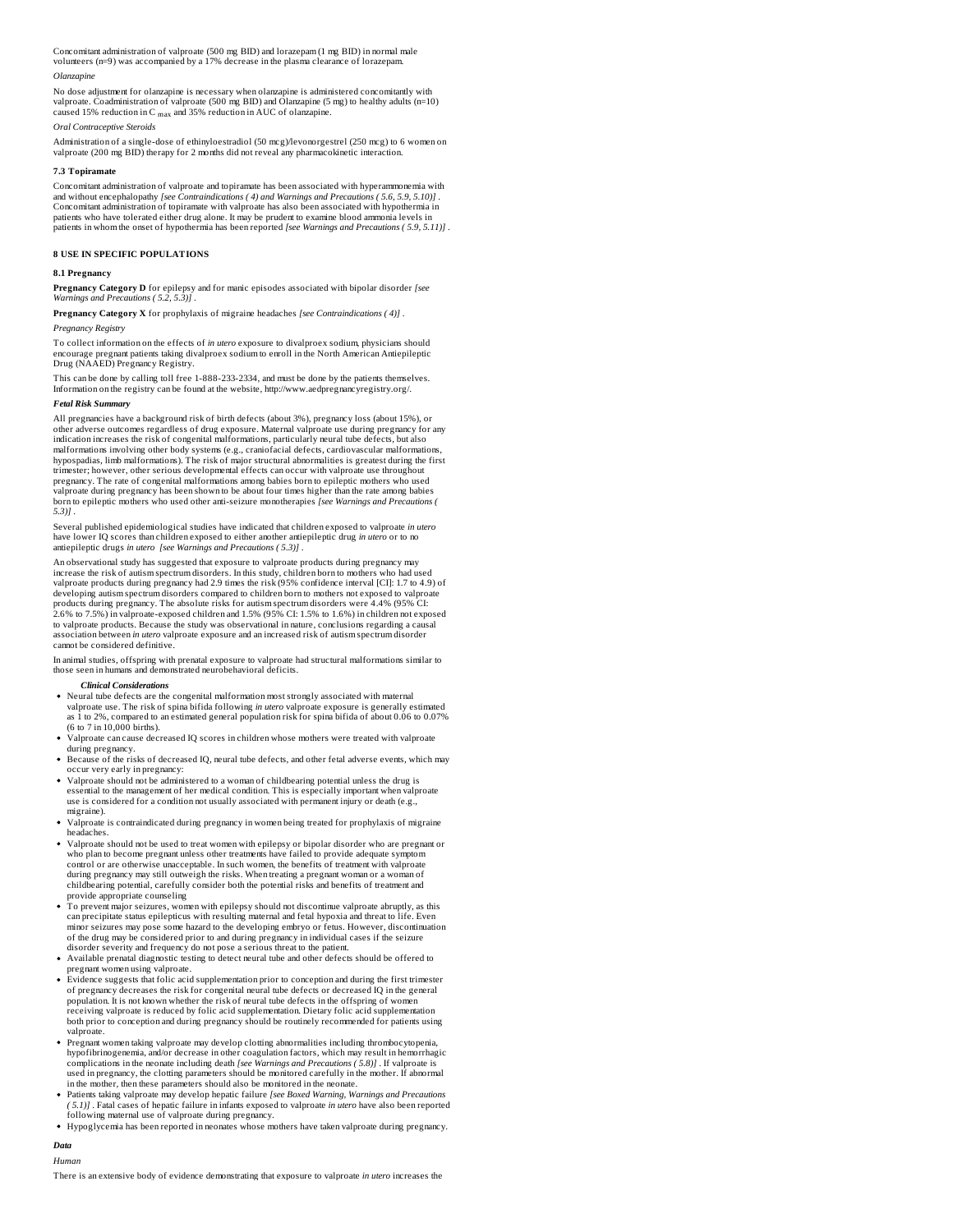risk of neural tube defects and other structural abnormalities. Based on published data from the CDC's National Birth Defects Prevention Network, the risk of spina bifida in the general population is about 0.06 to 0.07%. The risk of spina bifida following *in utero* valproate exposure has been estimated to be approximately 1 to 2%.

The NAAED Pregnancy Registry has reported a major malformation rate of 9 to 11% in the offspring of women exposed to an average of 1,000 mg/day of valproate monotherapy during pregnancy. These data show up to a five-fold increased risk for any major malformation following valproate exposure *in utero* compared to the risk following exposure *in utero* to other antiepileptic drugs taken in monotherapy. The major congenital malformations included cases of neural tube defects, cardiovascular malformations, craniofacial defects (e.g., oral clefts, craniosynostosis), hypospadias, limb malformations (e.g., clubfoot, polydactyly), and malformations of varying severity involving other body systems..

Published epidemiological studies have indicated that children exposed to valproate *in utero* have lower IQ scores than children exposed to either another antiepileptic drug *in utero* or to no antiepileptic drugs *in utero*. The largest of these studies is a prospective cohort study conducted in the United States and United Kingdom that found that children with prenatal exposure to valproate (n=62) had lower IQ scores at age 6 (97 [95% C.I. 94 to 101]) than children with prenatal exposure to the other anti-epileptic drug monotherapy treatments evaluated: lamotrigine (108 [95% C.I. 105 to110]), carbamazepine (105 [95% C.I. 102 to 108]) and phenytoin (108 [95% C.I. 104 to 112]). It is not known when during pregnancy cognitive effects in valproate-exposed children occur. Because the women in this study were exposed to antiepileptic drugs throughout pregnancy, whether the risk for decreased IQ was related to a particular time period during pregnancy could not be assessed.

Although all of the available studies have methodological limitations, the weight of the evidence supports a causal association between valproate exposure *in utero* and subsequent adverse effects on cognitive development.

There are published case reports of fatal hepatic failure in offspring of women who used valproate during pregnancy.

### *Animal*

In developmental toxicity studies conducted in mice, rats, rabbits, and monkeys, increased rates of fetal structural abnormalities, intrauterine growth retardation, and embryo-fetal death occurred following treatment of pregnant animals with valproate during organogenesis at clinically relevant doses<br>(calculated on a body surface area basis). Valproate induced malformations of multiple organ systems,<br>including skeletal, cardi neural tube defects have been reported following valproate administration during critical periods of organogenesis, and the teratogenic response correlated with peak maternal drug levels. Behavioral abnormalities (including cognitive, locomotor, and social interaction deficits) and brain histopathological changes have also been reported in mice and rat offspring exposed prenatally to clinically relevant doses of valproate.

### **8.3 Nursing Mothers**

Valproate is excreted in human milk. Caution should be exercised when valproate is administered to a nursing woman.

#### **8.4 Pediatric Us e**

Experience has indicated that pediatric patients under the age of two years are at a considerably<br>increased risk of developing fatal hepatotoxicity, especially those with the aforementioned conditions<br>[*see Boxed Warning,W* should be used with extreme caution and as a sole agent. The benefits of therapy should be weighed against the risks. Above the age of 2 years, experience in epilepsy has indicated that the incidence of fatal hepatotoxicity decreases considerably in progressively older patient groups.

Younger children, especially those receiving enzyme-inducing drugs, will require larger maintenance doses to attain targeted total and unbound valproate concentrations. Pediatric patients (i.e., between 3<br>months and 10 years) have 50% higher clearances expressed on weight (i.e., mL/min/kg) than do adults. Over the age of 10 years, children have pharmacokinetic parameters that approximate those of adults.

The variability in free fraction limits the clinical usefulness of monitoring total serum valproic acid concentrations. Interpretation of valproic acid concentrations in children should include consideration of factors that affect hepatic metabolism and protein binding.

# *Pediatric Clinical Trials*

Divalproex sodium was studied in seven pediatric clinical trials.

Two of the pediatric studies were doubleblinded placebo-controlled trials to evaluate the efficacy of divalproex sodium extended-release for the indications of mania (150 patients aged 10 to 17 years, 76 of whom were on divalproex sodium extended-release) and migraine (304 patients aged 12 to 17 years, 231 of whom were on divalproex sodium extended-release). Efficacy was not established for either the treatment of migraine or the treatment of mania. The most common drug-related adverse reactions (reported > 5% and twice the rate of placebo) reported in the controlled pediatric mania study were nausea, upper abdominal pain, somnolence, increased ammonia, gastritis and rash.

The remaining five trials were long term safety studies. Two six month pediatric studies were conducted to evaluate the long-term safety of divalproex sodium extended-release for the indication of<br>mania (292 patients aged 10 to 17 years). Two twelve-month pediatric studies were conducted to evaluate the long-term safety of divalproex sodium extended-release for the indication of migraine (353<br>patients aged 12 to 17 years). One twelve-month study was conducted to evaluate the safety of<br>divalproex sodium sprink years).

In these seven clinical trials, the safety and tolerability of divalproex sodium in pediatric patients were shown to be comparable to those in adults *[see Adverse Reactions ( 6)]* .

# *Juvenile Animal Toxicology*

In studies of valproate in immature animals, toxic effects not observed in adult animals included retinal dysplasia in rats treated during the neonatal period (from postnatal day 4) and nephrotoxicity in rats treated during the neonatal and juvenile (from postnatal day 14) periods. The no-effect dose for these<br>findings was less than the maximum recommended human dose on a mg/m <sup>2</sup> basis.

#### **8.5 Geriatric Us e**

No patients above the age of 65 years were enrolled in doubleblind prospective clinical trials of mania associated with bipolar illness. In a case review study of 583 patients, 72 patients (12%) were greater than 65 years of age. A higher percentage of patients above 65 years of age reported accidental injury, infection, pain, somnolence, and tremor. Discontinuation of valproate was occasionally associated with the latter two events. It is not clear whether these events indicate additional risk or whether they result from preexisting medical illness and concomitant medication use among these patients.

A study of elderly patients with dementia revealed drug related somnolence and discontinuation for somnolence *[see Warnings and Precautions ( 5.14)]* . The starting dose should be reduced in these patients, and dosage reductions or discontinuation should be considered in patients with excessive somnolence *[see Dosage and Administration ( 2.4)]* .

There is insufficient information available to discern the safety and effectiveness of valproate for the prophylaxis of migraines in patients over 65.

### **10 OVERDOSAGE**

Overdosage with valproate may result in somnolence, heart block, deep coma and hypernatremia. Fatalities have been reported; however patients have recovered from valproate levels as high as 2,120 mcg/mL.

In overdose situations, the fraction of drug not bound to protein is high and hemodialysis or tandem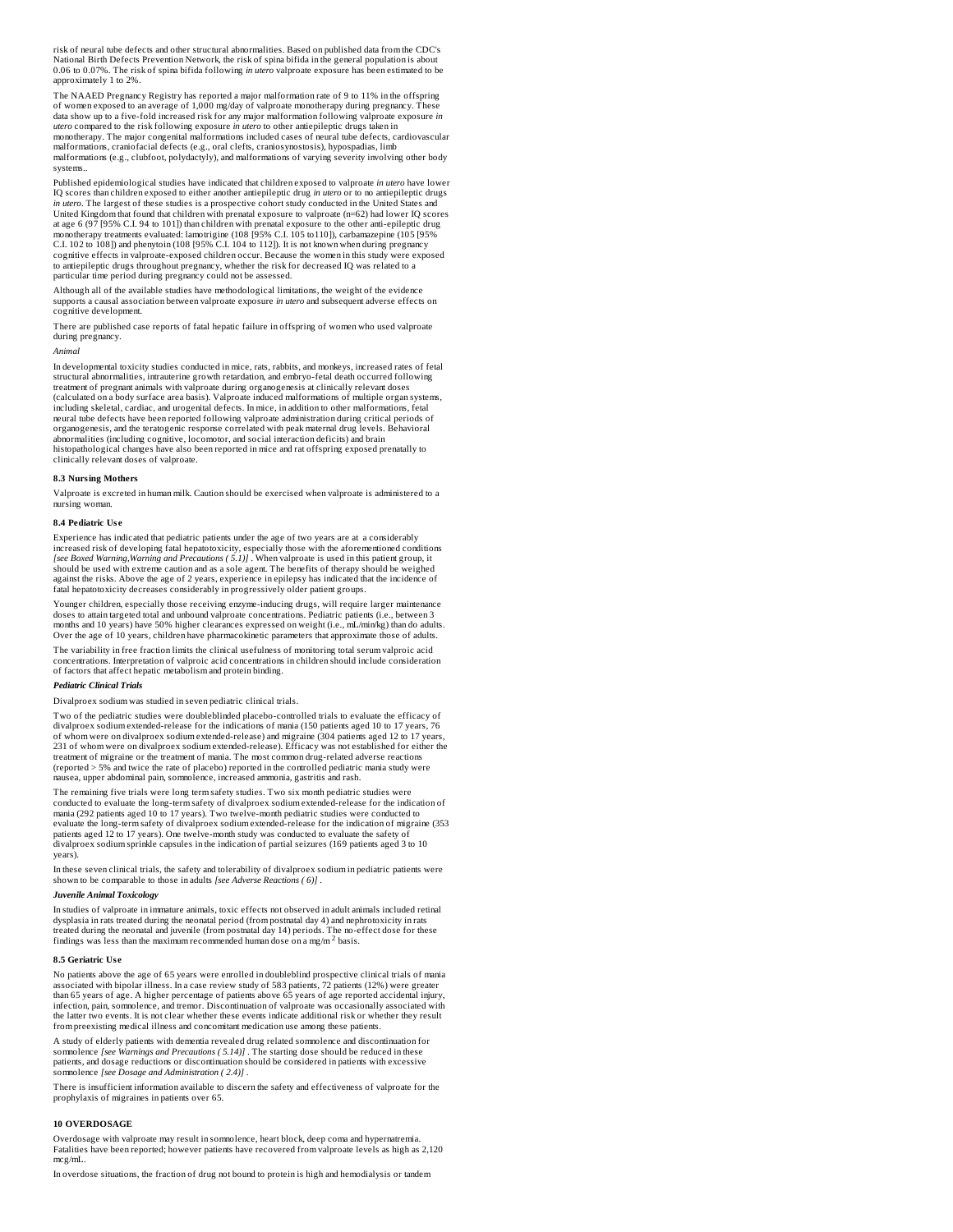hemodialysis plus hemoperfusion may result in significant removal of drug. The benefit of gastric lavage or emesis will vary with the time since ingestion. General supportive measures should be applied with particular attention to the maintenance of adequate urinary output.

Naloxone has been reported to reverse the CNS depressant effects of valproate overdosage. Because naloxone could theoretically also reverse the antiepileptic effects of valproate, it should be used with caution in patients with epilepsy.

### **11 DESCRIPTION**

Divalproex sodium is a stable co-ordination compound comprised of sodium valproate and valproic acid in a 1:1 molar relationship. Chemically it is designated as sodium hydrogen bis(2 propylpentanoate). Divalproex sodium has the following structure:



Divalproex sodium, USP is a white, crystalline powder and almost odorless. It is very soluble in chloroform, freely soluble in methanol and in ethyl ether; soluble in acetone and practically insoluble in acetonitrile.

Each divalproex sodium delayed-release tablets, intended for oral administration contains divalproex sodium equivalent to 125 mg or 250 mg or 500 mg of valproic acid. In addition each tablet also contains the following inactive ingredients: colloidal silicon dioxide, hypromellose, magnesium stearate, methacrylic acid copolymer dispersion, microcrystalline cellulose, polyethylene glycol, povidone, sodium starch glycolate, starch (botanical source: maize), talc and triethyl citrate. Each tablet is imprinted with black pharmaceutical ink which contains following inactive ingredients: ammonium hydroxide, ferrosoferric oxide, isopropyl alcohol, n-butyl alcohol, propylene glycol and shellac.

### **12 CLINICAL PHARMACOLOGY**

### **12.1 Mechanism of Action**

Divalproex sodium dissociates to the valproate ion in the gastrointestinal tract. The mechanisms by which valproate exerts its therapeutic effects have not been established. It has been suggested that its activity in epilepsy is related to increased brain concentrations of gamma-aminobutyric acid (GABA).

### **12.2 Pharmacodynamics**

The relationship between plasma concentration and clinical response is not well documented. One contributing factor is the nonlinear, concentration dependent protein binding of valproate which affects the clearance of the drug. Thus, monitoring of total serum valproate cannot provide a reliable index of the bioactive valproate species.

For example, because the plasma protein binding of valproate is concentration dependent, the free fraction increases from approximately 10% at40 mcg/mL to 18.5% at130 mcg/mL. Higher than expected free fractions occur in the elderly, in hyperlipidemic patients, and in patients with hepatic and renal diseases.

# *Epilepsy*

The therapeutic range in epilepsy is commonly considered to be 50 to 100 mcg/mL of total valproate, although some patients may be controlled with lower or higher plasma concentrations.

# *Mania*

In placebo-controlled clinical trials of acute mania, patients were dosed to clinical response with trough plasma concentrations between 50 and 125 mcg/mL *[see Dosage and Administration ( 2.1)]* .

# **12.3 Pharmacokinetics**

# *Absorption/Bioavailability*

Equivalent oral doses of divalproex sodium products and valproic acid capsules deliver equivalent quantities of valproate ion systemically. Although the rate of valproate ion absorption may vary with the formulation administered (liquid, solid, or sprinkle), conditions of use (e.g., fasting or postprandial) and the method of administration (e.g., whether the contents of the capsule are sprinkled on food or the capsule is taken intact), these differences should be of minor clinical importance under the steady state conditions achieved in chronic use in the treatment of epilepsy.

However, it is possible that differences among the various valproate products in T <sub>max</sub> and C <sub>max</sub> could<br>be important upon initiation of treatment. For example, in single dose studies, the effect of feeding had a greater influence on the rate of absorption of the tablet (increase in T  $_{\rm max}$  from 4 to 8 hours) than on the absorption of the sprinkle capsules (increase in T  $_{\rm max}$  from 3.3 to 4.8 hours).

While the absorption rate from the G.I. tract and fluctuation in valproate plasma concentrations vary with dosing regimen and formulation, the efficacy of valproate as an anticonvulsant in chronic use is unlikely to be affected. Experience employing dosing regimens from once-a-day to four-times-a-day, as well as studies in primate epilepsy models involving constant rate infusion, indicate that total daily systemic<br>bioavailability (extent of absorption) is the primary determinant of seizure control and that differences in<br>the ratio from a practical clinical standpoint. Whether or not rate of absorption influences the efficacy of valproate as an antimanic or antimigraine agent is unknown.

Coadministration of oral valproate products with food and substitution among the various divalproex sodium and valporic acid formulations should cause no clinical problems in the management of patients<br>with epilepsy *[see Dosage and Administration ( 2.2)] .* Nonetheless, any changes in dosage<br>administration, or the addit by close monitoring of clinical status and valproate plasma concentrations.

# *Distribution*

# *Protein Binding*

The plasma protein binding of valproate is concentration dependent and the free fraction increases from approximately 10% at40 mcg/mL to 18.5% at 130 mcg/mL. Protein binding of valproate is reduced in the elderly, in patients with chronic hepatic diseases, in patients with renal impairment, and in the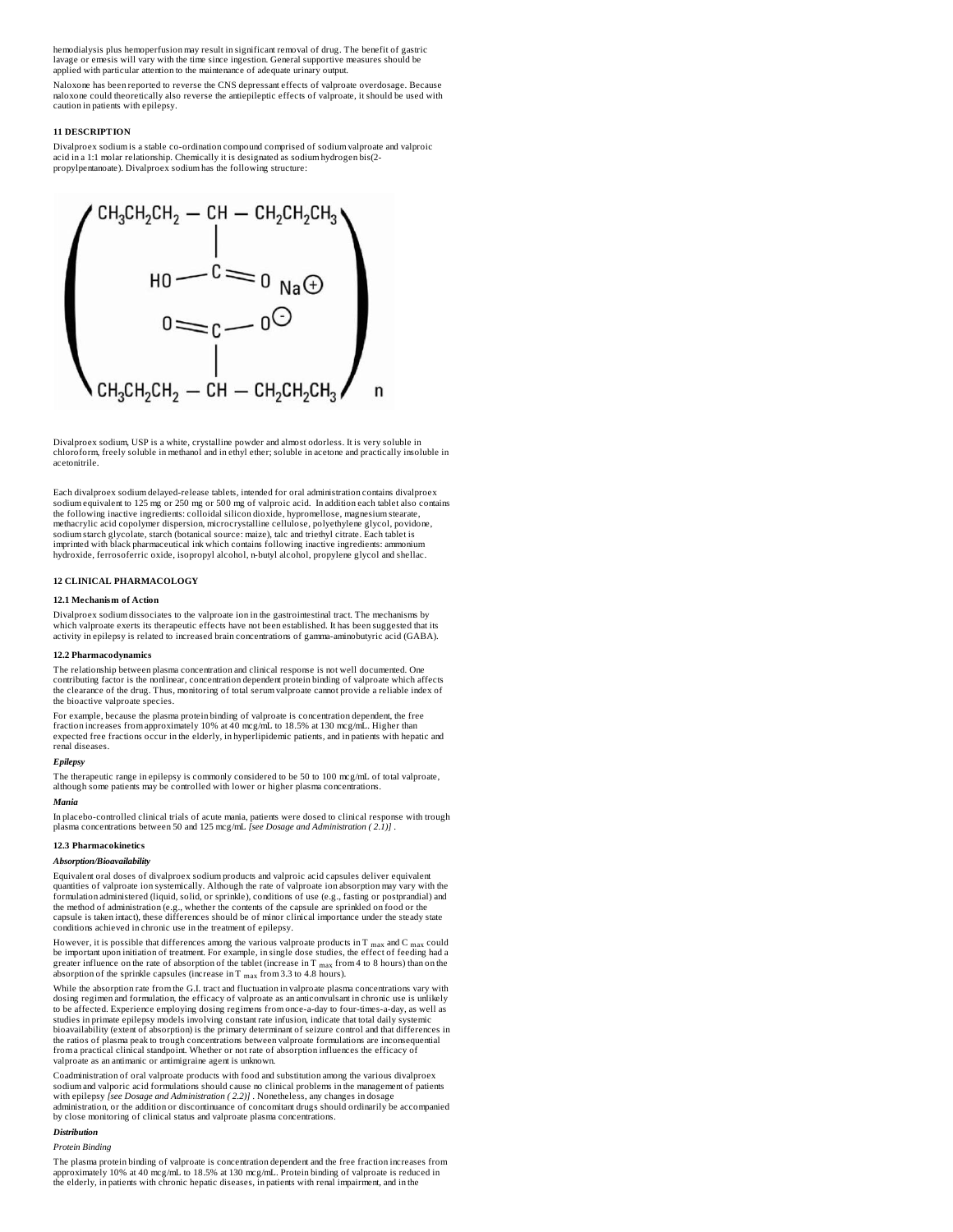presence of other drugs (e.g., aspirin). Conversely, valproate may displace certain protein-bound drugs (e.g., phenytoin, carbamazepine, warfarin, and tolbutamide) [*see Drug Interactions ( 7*.2) for more<br>detailed information on the pharmacokinetic interactions of valproate with other drugs ].

# *CNS Distribution*

Valproate concentrations in cerebrospinal fluid (CSF) approximate unbound concentrations in plasma (about 10% of total concentration).

### *Metabolism*

Valproate is metabolized almost entirely by the liver. In adult patients on monotherapy, 30 to 50% of an administered dose appears in urine as a glucuronide conjugate. Mitochondrial β-oxidation is the other<br>major metabolic pathway, typically accounting for over 40% of the dose. Usually, less than 15 to 20% of the dose is eliminated by other oxidative mechanisms. Less than 3% of an administered dose is excreted unchanged in urine.

The relationship between dose and total valproate concentration is nonlinear; concentration does not increase proportionally with the dose, but rather, increases to a lesser extent due to saturable plasma protein binding. The kinetics of unbound drug are linear.

### $E$ *liminatio*

Mean plasma clearance and volume of distribution for total valproate are 0.56 L/hr/1.73 m  $^2$  and 11 L/1.73 m<sup>2</sup>, respectively. Mean plasma clearance and volume of distribution for free valproate are 4.6<br>L/hr/1.73 m <sup>2</sup> and 92 L/1.73 m <sup>2</sup>. Mean terminal half-life for valproate monotherapy ranged from 9 to 16 hours following oral dosing regimens of 250 to 1,000 mg.

The estimates cited apply primarily to patients who are not taking drugs that affect hepatic metabolizing enzyme systems. For example, patients taking enzyme-inducing antiepileptic drugs (carbamazepine, phenytoin, and phenobarbital) will clear valproate more rapidly. Because of these changes in valproate clearance, monitoring of antiepileptic concentrations should be intensified whenever concomitant antiepileptics are introduced or withdrawn.

### *Special Populations*

*Effect of Age*

#### *Neonates*

Children within the first two months of life have a markedly decreased ability to eliminate valproate compared to older children and adults. This is a result of reduced clearance (perhaps due to delay in development of glucuronosyltransferase and other enzyme systems involved in valproate elimination) as well as increased volume of distribution (in part due to decreased plasma protein binding). For example, in one study, the half-life in children under 10 days ranged from 10 to 67 hours compared to a range of 7 to 13 hours in children greater than 2 months.

*Children*

Pediatric patients (i.e., between 3 months and 10 years) have 50% higher clearances expressed on weight (i.e., mL/min/kg) than do adults. Over the age of 10 years, children have pharmacokinetic parameters that approximate those of adults.

### *Elderly*

The capacity of elderly patients (age range: 68 to 89 years) to eliminate valproate has been shown to be reduced compared to younger adults (age range: 22 to 26). Intrinsic clearance is reduced by 39%; the free fraction is increased by 44%. Accordingly, the initial dosage should be reduced in the elderly *[see Dosage and*

*Administration ( 2.4)]* .

# *Effect of Sex*

There are no differences in the body surface area adjusted unbound clearance between males and<br>females (4.8±0.17 and 4.7±0.07 L/hr per 1.73 m<sup>2</sup>, respectively).

# *Effect of Race*

The effects of race on the kinetics of valproate have not been studied.

### *Effect of Disease*

*Liver Disease*

Liver disease impairs the capacity to eliminate valproate. In one study, the clearance of free valproate was decreased by 50% in 7 patients with cirrhosis and by 16% in 4 patients with acute hepatitis, compared with 6 healthy subjects. In that study, the half-life of valproate was increased from 12 to 18 hours. Liver disease is also associated with decreased albumin concentrations and larger unbound fractions (2-to 2.6-fold increase) of valproate. Accordingly, monitoring of total concentrations may be misleading since free concentrations may be substantially elevated in patients with hepatic disease whereas total concentrations may appear to be normal *[see Boxed Warning, Contraindications ( 4), and Warnings and Precautions ( 5.1)]* .

### *Renal Disease*

A slight reduction (27%) in the unbound clearance of valproate has been reported in patients with renal failure (creatinine clearance < 10 mL/minute); however, hemodialysis typically reduces valproate concentrations by about 20%. Therefore, no dosage adjustment appears to be necessary in patients with renal failure. Protein binding in these patients is substantially reduced; thus, monitoring total concentrations may be misleading.

#### **13 NONCLINICAL TOXICOLOGY**

# **13.1 Carcinogenesis, Mutagenesis, and Impairment of Fertility**

# *Carcinogenesis*

Valproate was administered orally to rats and mice at doses of 80 and 170 mg/kg/day (less than the maximum recommended human dose on a mg/m  $^2$  basis) for two years. The primary findings were an increase in the incidence of subcutaneous fibrosarcomas in high dose male rats receiving valproate and a dose-related trend for benign pulmonary adenomas in male mice receiving valproate. The significance of these findings for humans is unknown.

#### *Mutagenesis*

Valproate was not mutagenic in an *in vitro* bacterial assay (Ames test), did not produce dominant lethal aberration frequency in an *in vivo* cytogenetic study in rats.

Increased frequencies of sister chromatid exchange (SCE) have been reported in a study of epileptic children taking valproate, but this association was not observed in another study conducted in adults. There is some evidence that increased SCE frequencies may be associated with epilepsy. The biological significance of an increase in SCE frequency is not known.

# *Impairment of Fertility*

Chronic toxicity studies of valproate in juvenile and adult rats and dogs demonstrated reduced spermatogenesis and testicular atrophy at oral doses of 400 mg/kg/day or greater in rats (approximately equivalent to or greater than the maximum recommended human dose (MRHD) on a mg/m <sup>2</sup> basis) and<br>150 mg/kg/day or greater in dogs (approximately 1.4 times the MRHD or greater on a mg/m <sup>2</sup> basis). Fertility studies in rats have shown no effect on fertility at oral doses of valproate up to 350 mg/kg/day (approximately equal to the MRHD on a mg/m<sup>2</sup> basis) for 60 days. The effect of valproate<br>on testicular development and on sperm parameters and fertility in humans is unknown.

### **14 CLINICAL STUDIES**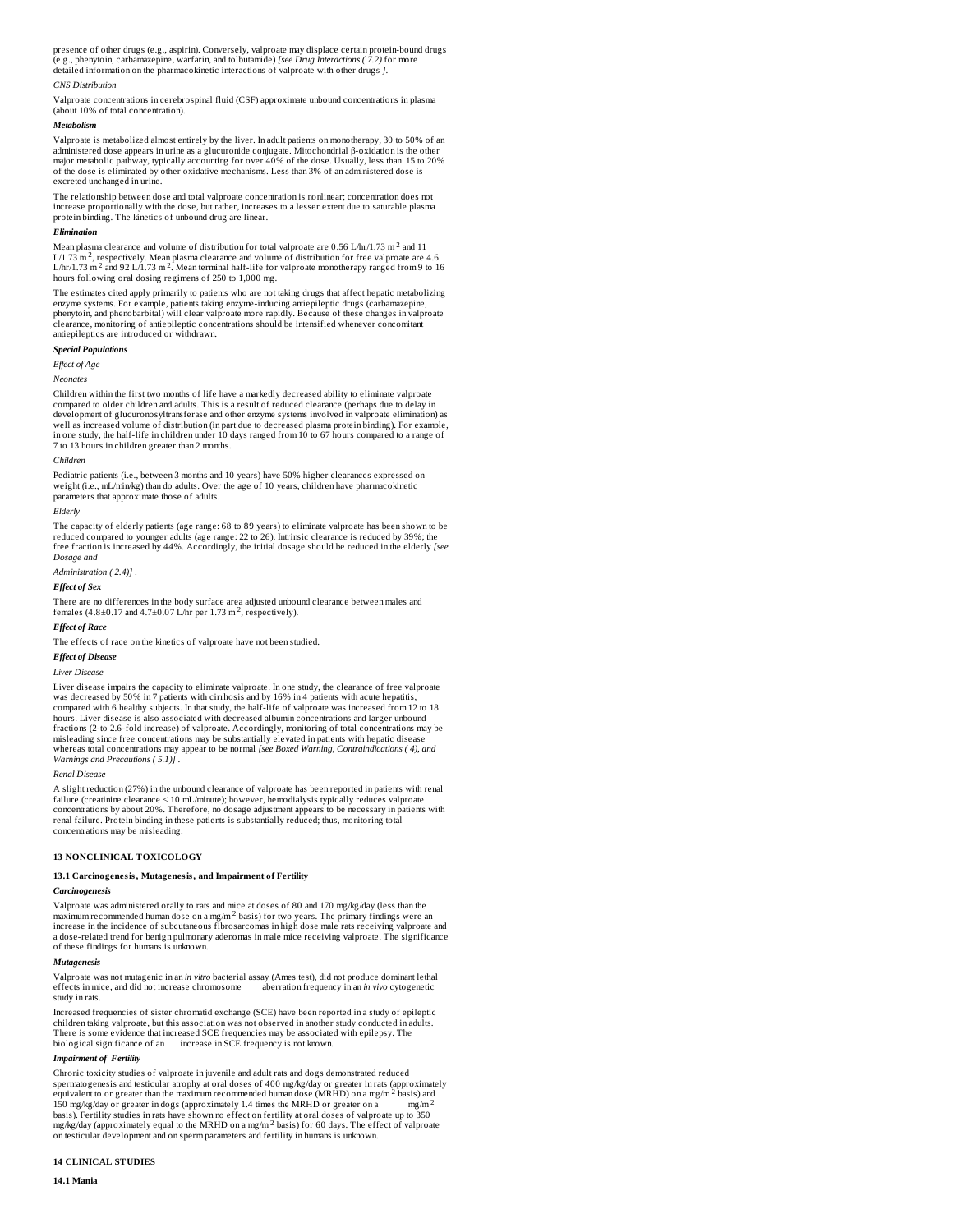The effectiveness of divalproex sodium for the treatment of acute mania was demonstrated in two 3 week, placebo controlled, parallel group studies.

(1) Study 1: The first study enrolled adult patients who met DSM-III-R criteria for bipolar disorder and who were hospitalized for acute mania. In addition, they had a history of failing to respond to or not<br>tolerating previous lithium carbonate treatment. divalproex sodium was initiated at a dose of 250 mg tid<br>and adjusted t divalproex sodium doses for completers in this study were 1,118, 1,525, and 2,402 mg/day at Days 7, 14, and 21, respectively. Patients were assessed on the Young Mania Rating Scale (YMRS; score ranges from 0 to 60), an augmented Brief Psychiatric Rating Scale (BPRS-A), and the Global Assessment Scale (GAS). Baseline scores and change from baseline in the Week 3 endpoint (last-observation-carry-forward) analysis were as follows:

# **Table 6Study 1**

|                   | <b>YMRS Total Score</b>   |               |                         |
|-------------------|---------------------------|---------------|-------------------------|
| Group             | Baseline <sup>1</sup>     | BL to Wk $32$ | Difference <sup>3</sup> |
| Placebo           | 28.8                      | $+0.2$        |                         |
| Divalproex sodium | 28.5                      | $-9.5$        | 9.7                     |
|                   | <b>BPRS-A Total Score</b> |               |                         |
| Group             | Baseline <sup>1</sup>     | BL to Wk $32$ | Difference <sup>3</sup> |
| Placebo           | 76.2                      | $+1.8$        |                         |
| Divalproex sodium | 76.4                      | $-17$         | 18.8                    |
|                   | <b>GAS Score</b>          |               |                         |
| Group             | Baseline <sup>1</sup>     | BL to Wk $32$ | Difference <sup>3</sup> |
| Placebo           | 31.8                      | $^{(1)}$      |                         |
| Divalproex sodium | 30.3                      | $+18.1$       | 18.1                    |

<sup>1.</sup> Mean score at baseline

<sup>2.</sup> Change from baseline to Week 3 (LOCF)

3. Difference in change from baseline to Week 3 endpoint (LOCF) between divalproex sodium and placebo

Divalproex sodium was statistically significantly superior to placebo on all three measures of outcome. (2) Study 2: The second study enrolled adult patients who met Research Diagnostic Criteria for manic disorder and who were hospitalized for acute mania. divalproex sodium was initiated at a dose of 250 mg tid and adjusted within a dose range of 750 to 2,500 mg/day to achieve serum valproate concentrations in a range of 40 to 150 mcg/mL Mean divalproex sodium doses for completers in this study were 1,116, 1,683, and 2,006 mg/day at Days 7, 14, and 21, respectively. Study 2 also included a lithium group for which lithium doses for completers were 1,312, 1,869, and 1,984 mg/day at Days 7, 14, and 21, respectively. Patients were assessed on the Manic Rating Scale (MRS; score ranges from 11 to 63), and the primary outcome measures were the total MRS score, and scores for two subscales of the MRS, i.e., the Manic Syndrome Scale (MSS) and the Behavior and Ideation Scale (BIS). Baseline scores and change from baseline in the Week 3 endpoint (last- observation-carry-forward) analysis were as follows:

|                   | <b>MRS Total Score</b> |                  |                         |
|-------------------|------------------------|------------------|-------------------------|
| Group             | Baseline <sup>1</sup>  | BL to Day 21 $2$ | Difference <sup>3</sup> |
| Placebo           | 38.9                   | $-4.4$           |                         |
| Lithium           | 37.9                   | $-10.5$          | 6.1                     |
| Divalproex sodium | 38.1                   | $-9.5$           | 5.1                     |
|                   | <b>MSS Total Score</b> |                  |                         |
| Group             | Baseline <sup>1</sup>  | BL to Day 21 $2$ | Difference <sup>3</sup> |
| Placebo           | 18.9                   | $-2.5$           |                         |
| Lithium           | 18.5                   | $-6.2$           | 3.7                     |
| Divalproex sodium | 18.9                   | $-6$             | 3.5                     |
|                   | <b>BIS Total Score</b> |                  |                         |
| Group             | Baseline <sup>1</sup>  | BL to Day 21 $2$ | Difference <sup>3</sup> |
| Placebo           | 16.4                   | $-1.4$           |                         |
| Lithium           | 16                     | $-3.8$           | 2.4                     |
| Divalproex sodium | 15.7                   | $-3.2$           | 1.8                     |

<sup>1.</sup>Mean score at baseline

<sup>2</sup> Change from baseline to Day 21 (LOCF)

 $^3$  Difference in change from baseline to Day 21 endpoint (LOCF) between divalproex sodium and placebo and lithium and placebo

Divalproex sodium was statistically significantly superior to placebo on all three measures of outcome.<br>An exploratory analysis for age and gender effects on outcome did not suggest any differential<br>responsiveness on the b

A comparison of the percentage of patients showing ≥ 30% reduction in the symptom score from baseline in each treatment group, separated by study, is shown in Figure 1.



# $*_{p}$  < 0.05

PBO = placebo, DVDRT = Divalproex Sodium Delayed-release Tablets, USP

# **14.2 Epilepsy**

The efficacy of valproate in reducing the incidence of complex partial seizures (CPS) that occur in isolation or in association with other seizure types was established in two controlled trials.

In one, multi clinic, placebo-controlled study employing an add-on design (adjunctive therapy), 144 patients who continued to suffer eight or more CPS per 8 weeks during an 8 week period of monotherapy with doses of either carbamazepine or phenytoin sufficient to assure plasma<br>concentrations within the "therapeutic range" were randomized to receive, in addition to their original<br>antiepilepsy drug (AED), eithe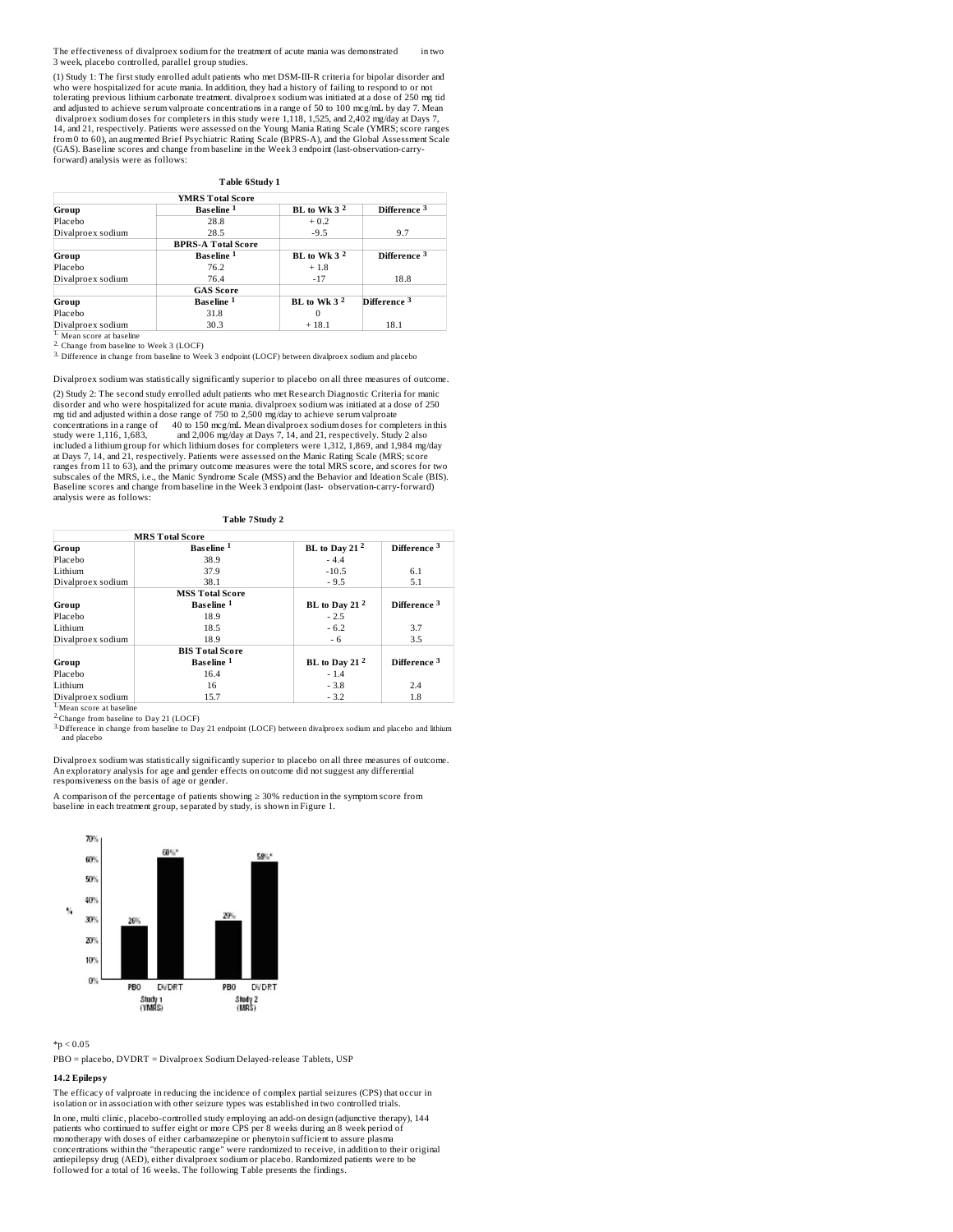**Table 8 Adjunctive Therapy Study Median Incidence of CPS per 8 Weeks**

| Add-on            | Number      | <b>Baseline</b>                                                                                                   | Experimental |
|-------------------|-------------|-------------------------------------------------------------------------------------------------------------------|--------------|
| Treatment         | of Patients | Incidence                                                                                                         | Incidence    |
| Divalproex sodium |             |                                                                                                                   | $8.9*$       |
| Placebo           | 69          | 14.5                                                                                                              | 11.5         |
|                   |             | $*$ Reduction from baseline statistically significantly greater for valproate than placebo at $p \le 0.05$ level. |              |

Figure 2 presents the proportion of patients (X axis) whose percentage reduction from baseline in<br>complex partial seizure rates was at least as great as that indicated on the Y axis in the adjunctive therapy<br>study. A posit while a negative percent reduction indicates worsening. Thus, in a display of this type, the curve for an effective treatment is shifted to the left of the curve for placebo. This Figure shows that the proportion of patients achieving any particular level of improvement was consistently higher for valproate than for placebo. For example, 45% of patients treated with valproate had a  $\geq$  50% reduction in complex partial seizure rate compared to 23% of patients treated with placebo.





The second study assessed the capacity of valproate to reduce the incidence of CPS when administered as the sole AED. The study compared the incidence of CPS among patients randomized to either a high or low dose treatment arm. Patients qualified for entry into the randomized comparison phase of this study only if 1) they continued to experience 2 or more CPS per 4 weeks during an 8 to 12 week long period of monotherapy with adequate doses of an AED (i.e., phenytoin, carbamazepine, phenobarbital, or primidone) and 2) they made a successful transition over a two week interval to valproate. Patients entering the randomized phase were then brought to their assigned target dose, gradually tapered off their concomitant AED and followed for an interval as long as 22 weeks. Less than 50% of the patients randomized, however, completed the study. In patients converted to divalproex sodium monotherapy, the mean total valproate concentrations during monotherapy were 71 and 123 mcg/mL in the low dose and high dose groups, respectively.

The following Table presents the findings for all patients randomized who had at least one postrandomization assessment.

# **Table 9Monotherapy Study Median Incidence of CPS per 8 Weeks**

| Treatment                                                                                                      | Number of<br><b>Patients</b> | <b>Baseline</b><br>Incidence | Randomized<br><b>Phase Incidence</b> |
|----------------------------------------------------------------------------------------------------------------|------------------------------|------------------------------|--------------------------------------|
| High dose divalproex sodium                                                                                    | 131                          | 13.2                         | 10.7 <sup>1</sup>                    |
| Low dose divalproex sodium                                                                                     | 134                          | 14.2                         | 13.8                                 |
| Reduction from baseline statistically significantly greater for high dose than low dose at $p \le 0.05$ level. |                              |                              |                                      |

Figure 3 presents the proportion of patients (X axis) whose percentage reduction from baseline in complex partial seizure rates was at least as great as that indicated on the Y axis in the monotherapy<br>study. A positive percent reduction indicates an improvement (i.e., a decrease in seizure frequency),<br>while a negative more effective treatment is shifted to the left of the curve for a less effective treatment. This Figure shows that the proportion of patients achieving any particular level of reduction was consistently higher for high dose valproate than for low dose valproate. For example, when switching from carbamazepine, phenytoin, phenobarbital or primidone monotherapy to high dose valproate monotherapy, 63% of patients experienced no change or a reduction in complex partial seizure rates compared to 54% of patients receiving low dose valproate.

# **Figure 3**



## **14.3 Migraine**

The results of two multicenter, randomized, doubleblind, placebo-controlled clinical trials established the effectiveness of divalproex sodium in the prophylactic treatment of migraine headache. Both studies employed essentially identical designs and recruited patients with a history of migraine with or without aura (of at least 6 months in duration) who were experiencing at least 2 migraine headaches a month during the 3 months prior to enrollment. Patients with cluster headaches were excluded. Women of childbearing potential were excluded entirely from one study, but were permitted in the other if they<br>were deemed to be practicing an effective method of contraception.

In each study following a 4 week singleblind placebo baseline period, patients were randomized, under doubleblind conditions, to divalproex sodium or placebo for a 12 week treatment phase, comprised of a 4 week dose titration period followed by an 8 week maintenance period. Treatment outcome was assessed on the basis of 4 week migraine headache rates during the treatment phase.

In the first study, a total of 107 patients (24 M, 83 F), ranging in age from 26 to 73 were randomized 2:1, divalproex sodium to placebo. Ninety patients completed the 8 week maintenance period. Drug dose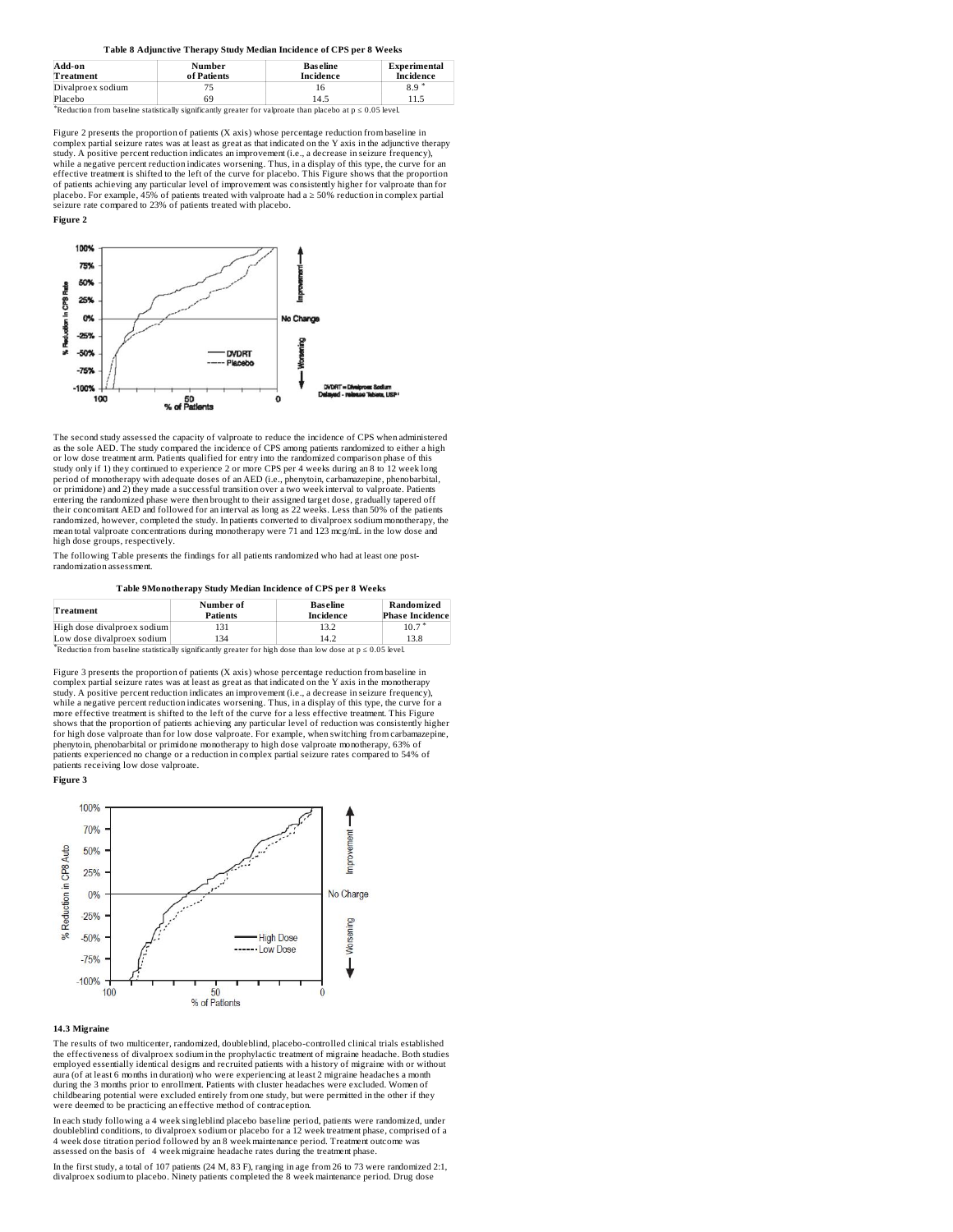titration, using 250 mg tablets, was individualized at the investigator's discretion. Adjustments were guided by actual/sham trough total serum valproate levels in order to maintain the study blind. In patients on divalproex sodium doses ranged from 500 to 2,500 mg a day. Doses over 500 mg were given in three divided doses (TID). The mean dose during the treatment phase was 1,087 mg/day resulting in a<br>mean trough total valproate level of 72.5 mcg/mL, with a range of 31 to 133 mcg/mL.

The mean 4 week migraine headache rate during the treatment phase was 5.7 in the placebo group compared to 3.5 in the divalproex sodium group (see Figure 4). These rates were significantly different.

In the second study, a total of 176 patients (19 males and 157 females), ranging in age from 17 to 76 years, were randomized equally to one of three divalproex sodium dose groups (500, 1,000, or 1,500 mg/day) or placebo. The treatments were given in two divided doses (BID). One hundred thirty seven<br>patients completed the 8 week maintenance period. Efficacy was to be determined by a comparison of<br>the 4 week migraine head

The initial dose was 250 mg daily. The regimen was advanced by 250 mg every 4 days (8 days for 500 mg/day group), until the randomized dose was achieved. The mean trough total valproate levels during the treatment phase were 39.6, 62.5, and 72.5 mcg/mL in the divalproex sodium 500, 1,000, and 1,500 mg/day groups, respectively.

The mean 4 week migraine headache rates during the treatment phase, adjusted for differences in<br>baseline rates, were 4.5 in the placebo group, compared to 3.3, 3, and 3.3 in the divalproex sodium 500,<br>1,000, and 1,500 mg/d in the placebo group.



### Figure 4. Mean 4 week Migraine Rates

DVDRT = Divalproex Sodium Delayed-release Tablets, USP

 $1$ Mean dose of divalproex sodium was  $1,087$  mg/day. <sup>2</sup>Dose of divalproex sodium was 500 or 1,000 mg/day.

### **15 REFERENCES**

1. Meador KJ, Baker GA, Browning N, et al. Fetal antiepileptic drug exposure and cognitive outcomes at age 6 years (NEAD study): a prospective observational study. Lancet Neurology 2013; 12 (3):244- 252.

# **16 HOW SUPPLIED/STORAGE AND HANDLING**

<>Divalproex Sodium Delayed-release Tablets, USP equivalent to 250 mg of valproic acid, are white to off-white having mottled spots, oval shape, convex, enteric-coated tablets imprinted with the logo of "ZA07" on one side and plain on other side and are supplied as follows:

NDC 67046-137-07 blisterpacks of 7

NDC 67046-137-14 blisterpacks of 14

NDC 67046-137-15 blisterpacks of 15

NDC 67046-137-20 blisterpacks of 20

NDC 67046-137-21 blisterpacks of 21

NDC 67046-137-28 blisterpacks of 28 NDC 67046-137-30 blisterpacks of 30

NDC 67046-137-60 blisterpacks of 60

Divalproex Sodium Delayed-release Tablets, USP equivalent to 500 mg of valproic acid, are white to off-white having mottled spots, oval shape, beveled edge, convex enteric-coated tablets imprinted with the logo of "ZA06" on one side and plain on other side and are supplied as follows:

NDC 67046-138-07 blisterpacks of 7

NDC 67046-138-14 blisterpacks of 14

NDC 67046-138-15 blisterpacks of 15

NDC 67046-138-20 blisterpacks of 20

NDC 67046-138-21 blisterpacks of 21

NDC 67046-138-28 blisterpacks of 28 NDC 67046-138-30 blisterpacks of 30

NDC 67046-138-60 blisterpacks of 60

### **Storage:**

Store at 20° to 25°C (68° to 77°F) [See USP Controlled Room Temperature]. Dispense in light-resistant container.

# **17 PATIENT COUNSELING INFORMATION**

Advise the patient to read the FDA-approved patient labeling (Medication Guide).

### **Hepatotoxicity**

Warn patients and guardians that nausea, vomiting, abdominal pain, anorexia, diarrhea, asthenia, and/or jaundice can be symptoms of hepatotoxicity and, therefore, require further medical evaluation promptly *[see Warnings and Precautions ( 5.1)]* .

### **Pancreatitis**

Warn patients and guardians that abdominal pain, nausea, vomiting, and/or anorexia can be symptoms of<br>pancreatitis and, therefore, require further medical evaluation promptly *[see Warnings and Precautions (*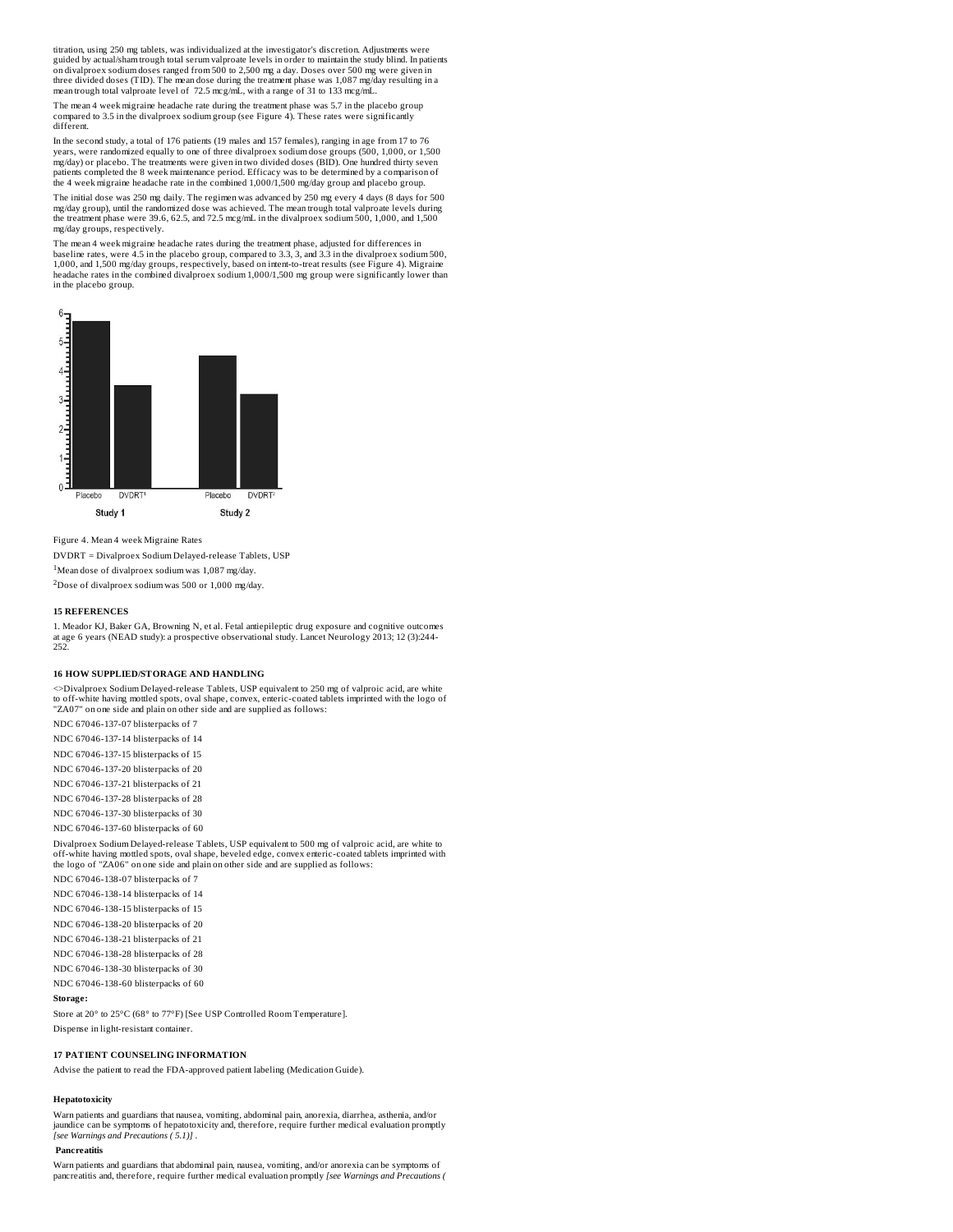### **Birth Defects and Decreas ed IQ**

*5.5)]* .

Inform pregnant women and women of childbearing potential that use of valproate during pregnancy increases the risk of birth defects and decreased IQ in children who were exposed. Advise women to use effective contraception while using valproate. When appropriate, counsel these patients about alternative therapeutic options. This is particularly important when valproate use is considered for a condition not usually associated with permanent injury or death. Advise patients to read the Medication Guide, which appears as the last section of the labeling **[**see *Warnings And Precautions ( 5.2, 5.3, 5.4) And Use In Specific Populations ( 8.1)* ].

Advise women of childbearing potential to discuss pregnancy planning with their doctor and to contact their doctor immediately if they think they are pregnant.

Encourage patients to enroll in the NAAED Pregnancy Registry if they become pregnant. This registry is collecting information about the safety of antiepileptic drugs during pregnancy. To enroll, patients<br>can call the toll free number 1-888-233-2334 [*see Use in Specific Populations ( 8.1)*] .

### **Suicidal Thinking and Behavior**

Counsel patients, their caregivers, and families that AEDs, including divalproex sodium, may increase the risk of suicidal thoughts and behavior and to be alert for the emergence or worsening of symptoms<br>of depression, any unusual changes in mood or behavior, or the emergence of suicidal thoughts,<br>behavior, or thoughts abo concern immediately to the healthcare providers *[see Warnings and Precautions ( 5.7)]* .

# **Hyperammonemia**

Inform patients of the signs and symptoms associated with hyperammonemic encephalopathy and to notify the prescriber if any of these symptoms occur *[see Warnings and Precautions (*5.9, 5.10*)]*. **CNS Depression**

Since valproate products may produce CNS depression, especially when combined with another CNS depressant (e.g., alcohol), advise patients not to engage in hazardous activities, such as driving an automobile or operating dangerous machinery, until it is known that they do not become drowsy from the drug.

### **Multiorgan Hypers ensitivity Reactions**

Instruct patients that a fever associated with other organ system involvement (rash, lymphadenopathy, etc.) may be drug-related and should be reported to the physician immediately *[see Warnings and Precautions ( 5.12)]* .

# **Medication Residue in the Stool**

Instruct patients to notify their healthcare provider if they notice a medication residue in the stool *[see Warnings and Precautions ( 5.18)]* .

 $M$ aalox $\otimes$  is the registered trademark of Novartis Consumer Health.

 $^{\circ}$ Trisogel  $^{\circledR}$  is the registered trademark of Eli Lilly Corporation.

 $^{\circ}$ Titralac  $^{\circledR}$  is the registered trademark of 3M Pharmaceuticals.

# **Manufactured by:**

Cadila Healthcare Ltd.

Ahmedabad, India

# **Distributed by:**

**Zydus Pharmaceuticals USA Inc.**

Pennington, NJ 08534

# Rev.:04/17

**MEDICATION GUIDE**

**Divalproex Sodium**

# **(dye val PRO ex s ew dee uhm)**

# **Delayed-releas e Tablets, USP**

Read this Medication Guide before you start taking divalproex sodium and each time you get a refill. There may be new information. This information does not take the place of talking to your healthcare provider about your medical condition or treatment.

# **What is the most important information I should know about divalproex sodium?**

**Do not stop divalproex sodium without first talking to your healthcare provider.**

Stopping divalproex sodium suddenly can cause serious problems.

**Divalproex sodium can caus e s erious side effects, including:**

# **1. Serious liver damage that can caus e death, especially in children younger than 2 years old.**

The risk of getting this serious liver damage is more likely to happen within the first 6 months of treatment.

# **Call your healthcare provider right away if you get any of the following symptoms:**

- nausea or vomiting that does not go away
- loss of appetite
- pain on the right side of your stomach (abdomen) • dark urine
- swelling of your face
- yellowing of your skin or the whites of your eyes

In some cases, liver damage may continue despite stopping the drug.

# **2. Divalproex sodium may harm your unborn baby.**

- If you take divalproex sodium during pregnancy for any medical condition, your baby is at risk for serious birth defects that affect the brain and spinal cord and are called spina bifida or neural tube defects. These defects occur in 1 to 2 out of every 100 babies born to mothers who use this medicine during pregnancy. These defects can begin in the first month, even before you know you are pregnant. Other birth defects that affect the structures of the heart, head, arms, legs, and the opening where the urine comes out (urethra) on the bottom of the penis can also happen.
- Birth defects may occur even in children born to women who are not taking any medicines and do not have other risk factors.
- Taking folic acid supplements before getting pregnant and during early pregnancy can lower the chance of having a baby with a neural tube defect.
- If you take divalproex sodium during pregnancy for any medical condition, your child is at risk for having a lower IQ.
- There may be other medicines to treat your condition that have a lower chance of causing birth defects and decreased IQ in your child.
- Women who are pregnant must not take divalproex sodium to prevent migraine headaches. All women of childbearing age should talk to their healthcare provider about using other<br>possible treatments instead of divalproex sodium. If the decision is made to use divalproex
- **sodium, you should us e effective birth control (contraception).** Tell your healthcare provider right away if you become pregnant while taking divalproex sodium.<br>You and your healthcare provider should decide if you will continue to take divalproex sodium
- while you are pregnant. **Pregnancy Registry** : If you become pregnant while taking divalproex sodium, talk to your healthcare provider about registering with the North American Antiepileptic Drug Pregnancy<br>Registry. You can enroll in this registry by calling 1-888-233-2334. The purpose of this registry is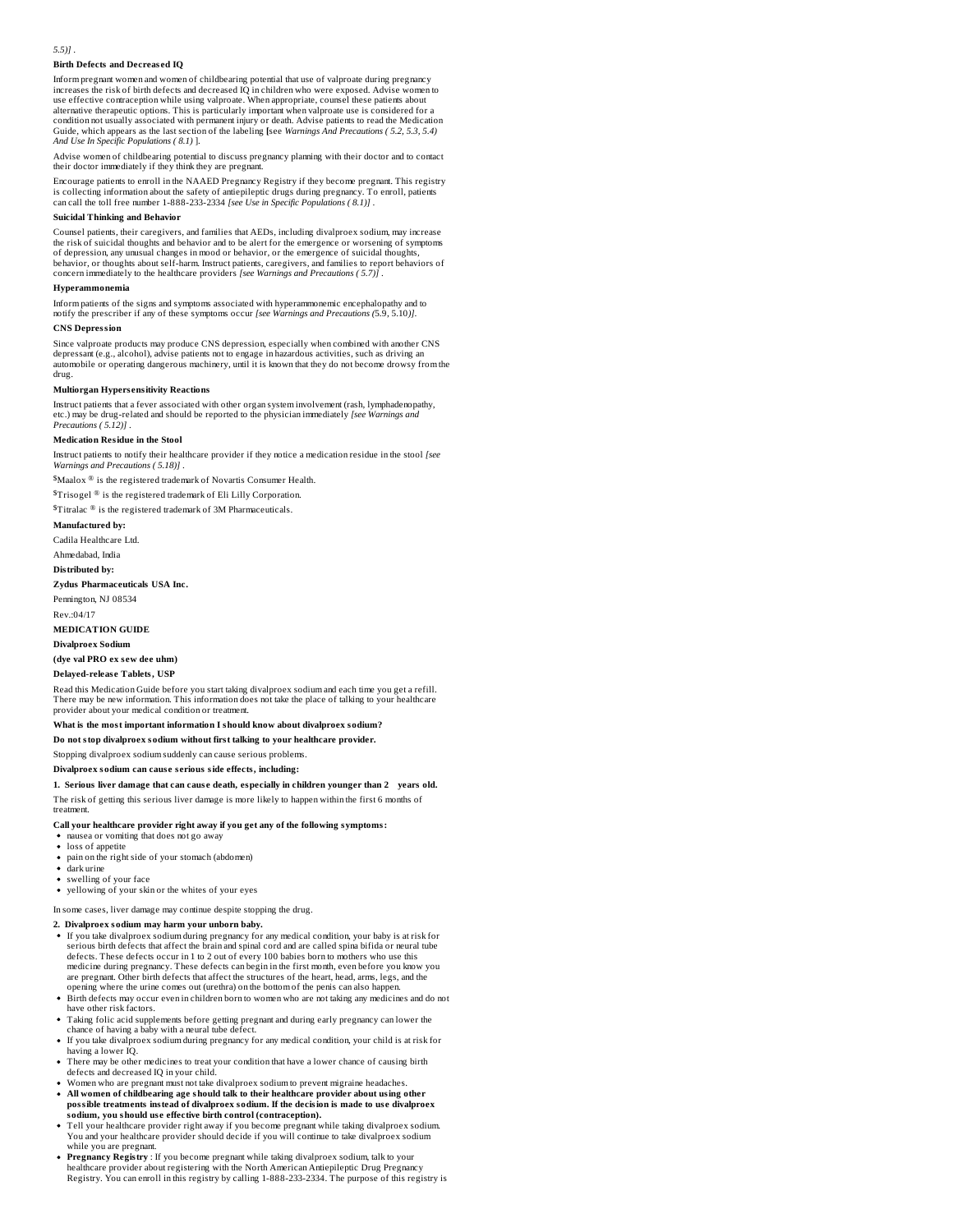### **3. Inflammation of your pancreas that can caus e death.**

# **Call your healthcare provider right away if you have any of thes e symptoms:**

severe stomach pain that you may also feel in your back

# nausea or vomiting that does not go away

# 4 Like other antiepileptic drugs, divalproex sodium may cause suicidal thoughts or actions in a<br>very small number of people, about 1 in 500.

# **Call a healthcare provider right away if you have any of thes e symptoms, especially if they are**

# **new, wors e, or worry you:**

- $\bullet$  thoughts about suicide or dying • attempts to commit suicide
- new or worse depression
- new or worse anxiety
- feeling agitated or restless
- panic attacks
- trouble sleeping (insomnia) • new or worse irritability
- acting aggressive, being angry, or violent
- acting on dangerous impulses
- 
- an extreme increase in activity and talking (mania) other unusual changes in behavior or mood

# **How can I watch for early symptoms of suicidal thoughts and actions?**

Pay attention to any changes, especially sudden changes in mood, behaviors, thoughts, or feelings.<br>Keep all follow-up visits with your healthcare provider as scheduled.

Call your healthcare provider between visits as needed, especially if you are worried about symptoms. **Do not stop divalproex sodium without first talking to a healthcare provider.** Stopping divalproex

sodium suddenly can cause serious problems. Stopping a seizure medicine suddenly in a patient who has epilepsy can cause seizures that will not stop (status epilepticus).

Suicidal thoughts or actions can be caused by things other than medicines. If you have suicidal thoughts or actions, your healthcare provider may check for other causes.

### **What are divalproex sodium?**

Divalproex sodium delayed-release tablets are prescription medicines used:

- to treat manic episodes associated with bipolar disorder alone or with other medicines to treat:
	- complex partial seizures in adults and children 10 years of age and older
- simple and complex absence seizures, with or without other seizure types to prevent migraine headaches

# **Who should not take divalproex sodium?**

Do not take divalproex sodium if you:

• have liver problems

- have or think you have a genetic liver problem caused by a mitochondrial disorder (e.g., Alpers- Huttenlocher syndrome)
- are allergic to divalproex sodium, valproic acid, sodium valproate, or any of the ingredients in divalproex sodium. See the end of this leaflet for a complete list of ingredients in divalproex sodium.
- have a genetic problem called urea cycle disorder
- are pregnant for the prevention of migraine headaches

# **What should I tell my healthcare provider before taking divalproex sodium?**

- Before you take divalproex sodium, tell your healthcare provider if you: have a genetic liver problem caused by a mitochondrial disorder (e.g. Alpers-Huttenlocher
- syndrome)
- drink alcohol
- are pregnant or breastfeeding. Divalproex sodium can pass into breast milk. Talk to your healthcare
- provider about the best way to feed your baby if you take divalproex sodium.
- have or have had depression, mood problems, or suicidal thoughts or behavior have any other medical conditions

**Tell your healthcare provider about all the medicines you take,** including prescription and non-<br>prescription medicines, vitamins, herbal supplements and medicines that you take for a short period of time.

Taking divalproex sodium with certain other medicines can cause side effects or affect how well they work. Do not start or stop other medicines without talking to your healthcare provider.

Know the medicines you take. Keep a list of them and show it to your healthcare provider and pharmacist each time you get a new medicine.

# **How should I take divalproex sodium?**

- Take divalproex sodium exactly as your healthcare provider tells you. Your healthcare provider will tell you how much divalproex sodium to take and when to take it.
- 
- Your healthcare provider may change your dose.<br>Do not change your dose of divalproex sodium without talking to your healthcare provider.
- **Do not stop taking divalproex sodium without first talking to your healthcare provider** .
- Stopping divalproex sodium suddenly can cause serious problems. Swallow divalproex sodium delayed-release tablets whole. Do not crush or chew divalproex sodium delayed-release tablets. Tell your healthcare provider if you cannot swallow divalproex sodium delayed-release tablets whole. You may need a different medicine.
- If you take too much divalproex sodium, call your healthcare provider or local Poison Control Center right away.

# **What should I avoid while taking divalproex sodium?**

- Divalproex sodium can cause drowsiness and dizziness. Do not drink alcohol or take other<br>medicines that make you sleepy or dizzy while taking divalproex sodium, until you talk with your doctor. Taking divalproex sodium with alcohol or drugs that cause sleepiness or dizziness may make your sleepiness or dizziness worse.
- Do not drive a car or operate dangerous machinery until you know how divalproex sodium affects you. Divalproex sodium can slow your thinking and motor skills.

# **What are the possible side effects with divalproex sodium?**

See "What is the most important information I should know about divalproex sodium?"

- Divalproex sodium can cause serious side effects including:<br> **Bleeding problems:** red or purple spots on your skin, bruising, pain and swelling into your joints due to bleeding or bleeding from your mouth or nose.
- **High ammonia levels in your blood:** feeling tired, vomiting, changes in mental status.
- **Low body temperature (hypothermia):** drop in your body temperature to less than 95°F, feeling tired, confusion, coma.
- **Allergic (hypers ensitivity) reactions:** fever, skin rash, hives, sores in your mouth, blistering and peeling of your skin, swelling of your lymph nodes, swelling of your face, eyes, lips, tongue, or throat, trouble swallowing or breathing.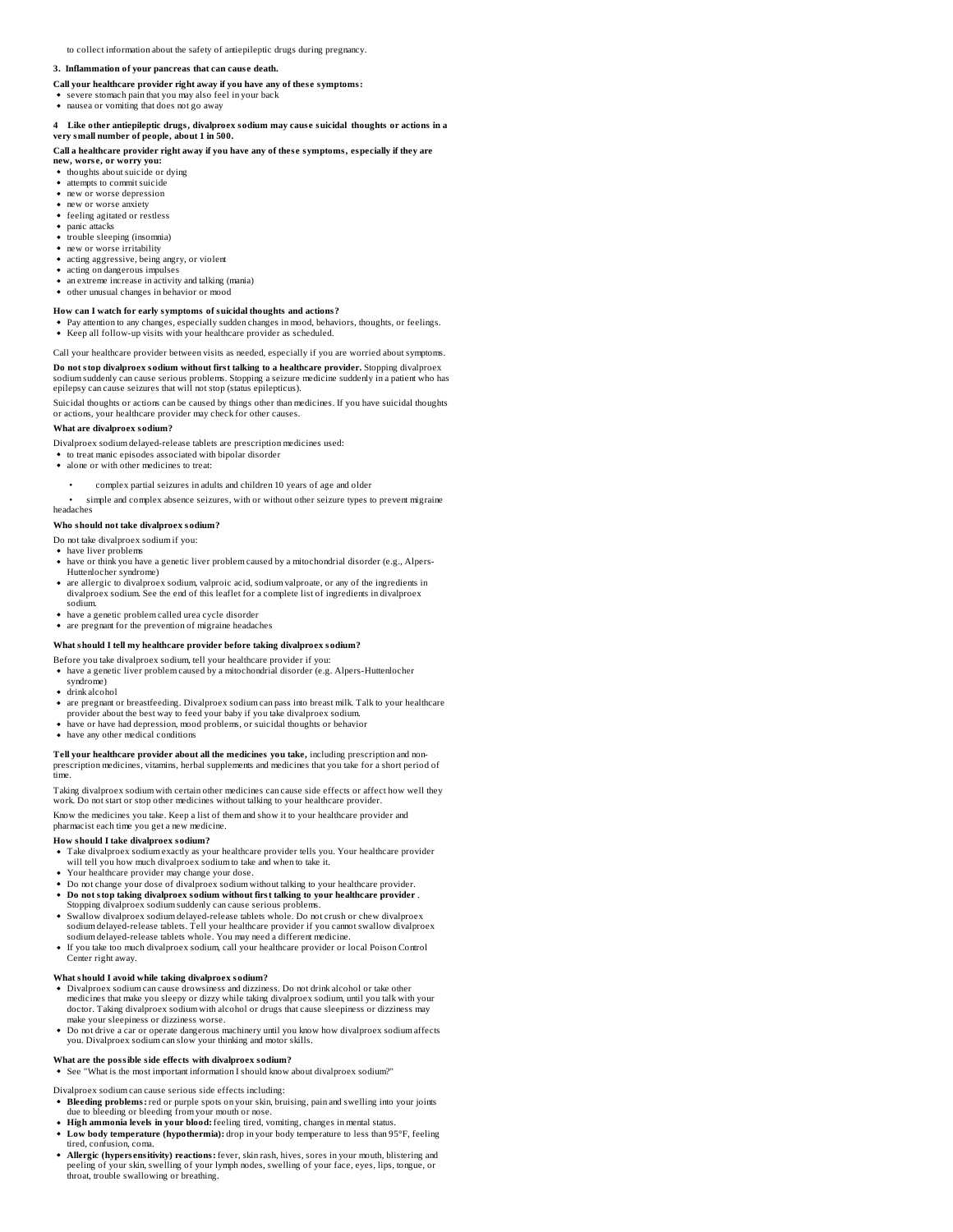**Drowsiness or sleepiness in the elderly.** This extreme drowsiness may cause you to eat or drink less than you normally would. Tell your doctor if you are not able to eat or drink as you normally do. Your doctor may start you at a lower dose of divalproex sodium.

# **Call your healthcare provider right away, if you have any of the symptoms listed above.**

# **The common side effects of divalproex sodium include:**

- nausea headache
- sleepiness
- vomiting
- weakness
- $\bullet$  tremor
- dizziness
- stomach pain
- blurry vision
- double vision
- diarrhea
- increased appetite weight gain
- **+** hair loss
- 
- loss of appetite<br>• problems with y with walking or coordination

These are not all of the possible side effects of divalproex sodium. For more information, ask your healthcare provider or pharmacist.

# Tell your healthcare provider if you have any side effect that bothers you or that does not go away. **Call your doctor for medical advice about side effects. You may report side effects to FDA at 1- 800-FDA-1088.**

**How should I store divalproex sodium delayed-releas e tablets?** Store at 20° to 25°C (68° to 77°F) [See USP Controlled Room Temperature].

- Dispense in light-resistant container.
- Keep divalproex sodium and all medicines out of the reach of children.

### **General information about the safe and effective us e of divalproex sodium**

Medicines are sometimes prescribed for purposes other than those listed in a Medication Guide. Do not use divalproex sodium for a condition for which it was not prescribed. Do not give divalproex sodium to other people, even if they have the same symptoms that you have. It may harm them.

This Medication Guide summarizes the most important information about divalproex sodium. If you<br>would like more information, talk with your healthcare provider. You can ask your pharmacist or healthcare provider for information about divalproex sodium that is written for health professionals.

Please address medical inquiries to, ( MedicalAffairs@zydususa.com) Tel.: 1-877-993-8779.

# **What are the ingredients in divalproex sodium delayed-releas e tablets?**

Active ingredient: divalproex sodium, USP

Inactive ingredients: colloidal silicon dioxide, hypromellose, magnesium stearate, methacrylic acid copolymer dispersion, microcrystalline cellulose, polyethylene glycol, povidone, sodium starch glycolate, starch (botanical source: maize), talc and triethyl citrate. Each tablet is imprinted with black pharmaceutical ink which contains following inactive ingredients: ammonium hydroxide, ferrosoferric oxide, isopropyl alcohol, n-butyl alcohol, propylene glycol and shellac.

This Medication Guide has been approved by the U.S. Food and Drug Administration.

The product's labeling may have been updated. For latest package insert, please visit www.zydususa.com

# **Manufactured by:**

Cadila Healthcare Ltd.

Ahmedabad, India **Distributed by:**

# **Zydus Pharmaceuticals USA Inc.**

Pennington, NJ 08534 Rev.:01/15

# **Repackaged by:**

Contract Pharmacy Services-PA 125 Titus Ave Suite 200 Warrington, PA 18976 USA Rev: Original—2017.09.25—NJW

# **PACKAGE LABEL.PRINCIPAL DISPLAY PANEL**

NDC 67046-137-30 in blisterpacks of 30 tablets Divalproex Sodium Delayed-release Tablets USP, 250 mg

Rx only 30 tablets

ZYDUS



Packaged By: Contract Pharmacy Services-PA 125 Titus Ave, Suite #200, Warrington, PA 18976

NDC 67046-138-30 in blisterpacks of 30 tablets Divalproex Sodium Delayed-release Tablets USP, 500 mg Rx only

30 tablets

package insert for complete prescribing information.



Store at 20-25°C (68-77°F) [See USP Controlled Room Temperature1

Each tablet contains: Divalproex Sodium, USP equivalent to valoroic acid... 250 mg

CPS NDC: 67046-137-30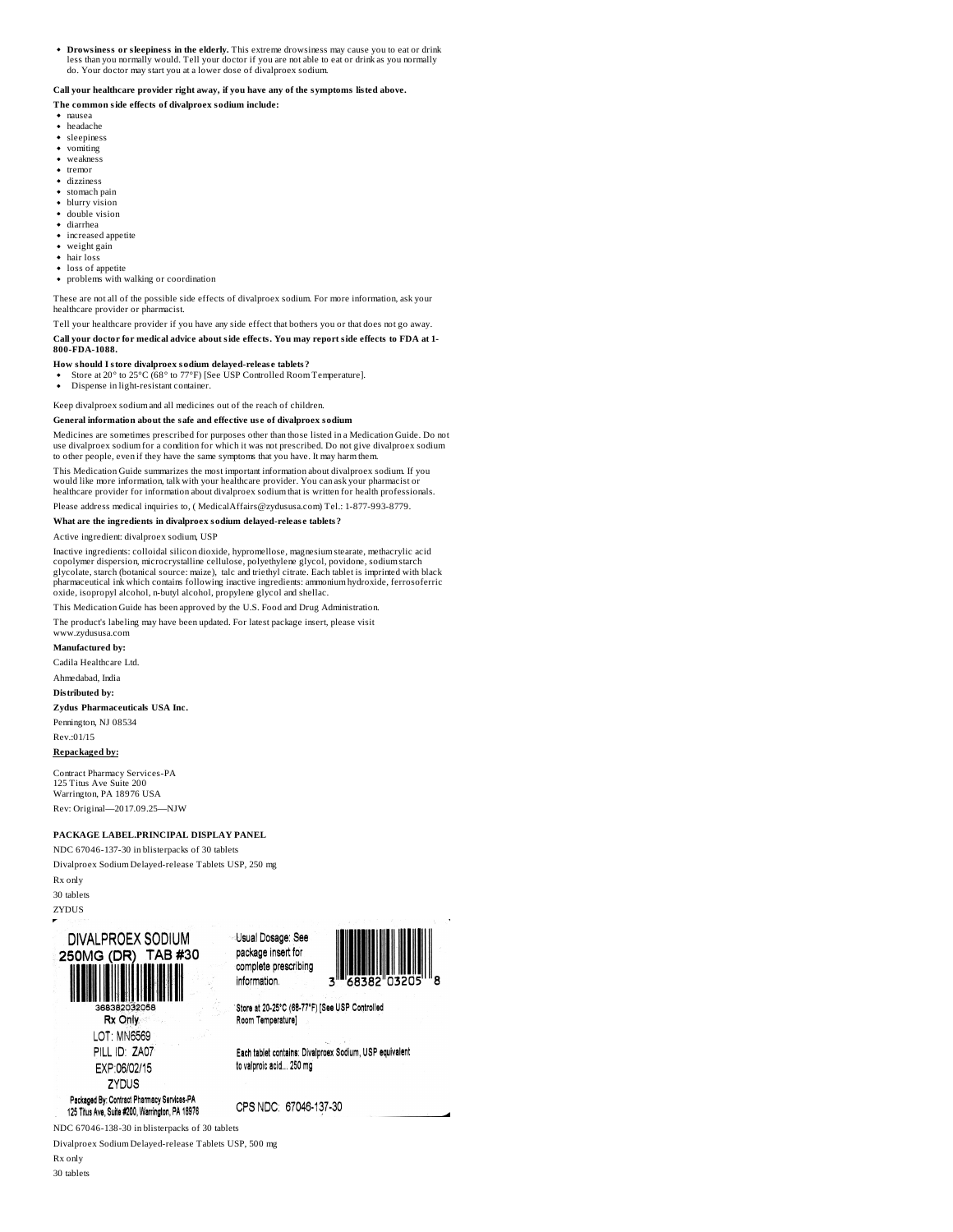

LOT: MN10523 PILL ID: ZA06

EXP:06/06/15

ZYDUS

Usual Dosage: See package insert for complete prescribing information.



Store at 20-25°C (68-77°F) [See USP Controlled Room Temperature]

Each tablet contains: Divalproex Sodium, USP equivalent to valproic acid... 500 mg

Packaged By: Contract Pharmacy Services-PA<br>125 Titus Ave, Suite #200, Warrington, PA 18976

CPS NDC: 67046-138-30

| divalproex sodium tablet, delayed release                                                  | <b>DIVALPROEX SODIUM</b>   |                                                                                                                                                                                |                                                 |                                         |          |                           |
|--------------------------------------------------------------------------------------------|----------------------------|--------------------------------------------------------------------------------------------------------------------------------------------------------------------------------|-------------------------------------------------|-----------------------------------------|----------|---------------------------|
| <b>Product Information</b>                                                                 |                            |                                                                                                                                                                                |                                                 |                                         |          |                           |
| <b>Product Type</b>                                                                        |                            | HUMAN PRESCRIPTION DRUG                                                                                                                                                        | Item Code (Source) NDC:67046-137(NDC:68382-032) |                                         |          |                           |
| <b>Route of Administration</b>                                                             |                            | ORAL                                                                                                                                                                           |                                                 |                                         |          |                           |
|                                                                                            |                            |                                                                                                                                                                                |                                                 |                                         |          |                           |
|                                                                                            |                            |                                                                                                                                                                                |                                                 |                                         |          |                           |
| Active Ingredient/Active Moiety                                                            |                            | <b>Ingredient Name</b>                                                                                                                                                         |                                                 | <b>Basis of Strength Strength</b>       |          |                           |
|                                                                                            |                            | DIVALPROEX SODIUM (UNII: 644VL95AO6) (VALPROIC ACID - UNII:614011Z5WI)                                                                                                         |                                                 | VALPROIC ACID                           |          | 250 mg                    |
|                                                                                            |                            |                                                                                                                                                                                |                                                 |                                         |          |                           |
| <b>Inactive Ingredients</b>                                                                |                            | <b>Ingredient Name</b>                                                                                                                                                         |                                                 |                                         |          | Strength                  |
| AMMONIA (UNII: 5138Q19F1X)                                                                 |                            |                                                                                                                                                                                |                                                 |                                         |          |                           |
| <b>BUTYL ALCOHOL (UNII: 8PJ61P6TS3)</b>                                                    |                            |                                                                                                                                                                                |                                                 |                                         |          |                           |
| CELLULOSE, MICROCRYSTALLINE (UNII: OPIR32D61U)<br>FERROSOFERRIC OXIDE (UNII: XM0 M8 7F357) |                            |                                                                                                                                                                                |                                                 |                                         |          |                           |
| HYPRO MELLO SES (UNII: 3NXW29V3WO)                                                         |                            |                                                                                                                                                                                |                                                 |                                         |          |                           |
| ISO PRO PYL ALCOHOL (UNII: ND2M416302)                                                     |                            |                                                                                                                                                                                |                                                 |                                         |          |                           |
| MAGNESIUM STEARATE (UNII: 70097M6130)                                                      |                            |                                                                                                                                                                                |                                                 |                                         |          |                           |
| METHACRYLIC ACID (UNII: 1CS02G8656)                                                        |                            |                                                                                                                                                                                |                                                 |                                         |          |                           |
| POLYETHYLENE GLYCOLS (UNII: 3WJQ0SDWIA)                                                    |                            |                                                                                                                                                                                |                                                 |                                         |          |                           |
| PO VIDO NE (UNII: FZ989GH94E)                                                              |                            |                                                                                                                                                                                |                                                 |                                         |          |                           |
| PROPYLENE GLYCOL (UNII: 6DC9Q167V3)                                                        |                            |                                                                                                                                                                                |                                                 |                                         |          |                           |
| <b>SHELLAC</b> (UNII: 46N107B71O)                                                          |                            |                                                                                                                                                                                |                                                 |                                         |          |                           |
| SILICON DIOXIDE (UNII: ETJ7Z6XBU4)                                                         |                            | SODIUM STARCH GLYCOLATE TYPE A POTATO (UNII: 5856J3G2A2)                                                                                                                       |                                                 |                                         |          |                           |
| STARCH, CORN (UNII: O8232NY3SJ)                                                            |                            |                                                                                                                                                                                |                                                 |                                         |          |                           |
| TALC (UNII: 7SEV7J4R1U)                                                                    |                            |                                                                                                                                                                                |                                                 |                                         |          |                           |
| TRIETHYL CITRATE (UNII: 8Z96QXD6UM)                                                        |                            |                                                                                                                                                                                |                                                 |                                         |          |                           |
|                                                                                            |                            |                                                                                                                                                                                |                                                 |                                         |          |                           |
| <b>Product Characteristics</b>                                                             |                            |                                                                                                                                                                                |                                                 |                                         |          |                           |
| Color                                                                                      | white (WHITE TO OFF-WHITE) |                                                                                                                                                                                | Score                                           |                                         | no score |                           |
| <b>Shape</b>                                                                               | OVAL (OVAL)                |                                                                                                                                                                                | Size                                            |                                         | 14mm     |                           |
| Flavor                                                                                     |                            |                                                                                                                                                                                | <b>Imprint Code</b>                             |                                         | ZA07     |                           |
|                                                                                            |                            |                                                                                                                                                                                |                                                 |                                         |          |                           |
| <b>Contains</b>                                                                            |                            |                                                                                                                                                                                |                                                 |                                         |          |                           |
|                                                                                            |                            |                                                                                                                                                                                |                                                 |                                         |          |                           |
|                                                                                            |                            |                                                                                                                                                                                |                                                 |                                         |          |                           |
| Packaging                                                                                  |                            |                                                                                                                                                                                |                                                 |                                         |          |                           |
| # Item Code                                                                                |                            | Package Description                                                                                                                                                            |                                                 | Marketing Start Date Marketing End Date |          |                           |
|                                                                                            |                            | 1 NDC:67046-137-07 7 in 1 BLISTER PACK; Type 0: Not a Combination Product                                                                                                      | 09/25/2017                                      |                                         |          |                           |
|                                                                                            |                            | 2 NDC:67046-137-14 14 in 1 BLISTER PACK; Type 0: Not a Combination Product 09/25/2017                                                                                          |                                                 |                                         |          |                           |
|                                                                                            |                            | 3 NDC:67046-137-15 15 in 1 BLISTER PACK; Type 0: Not a Combination Product 09/25/2017                                                                                          |                                                 |                                         |          |                           |
|                                                                                            |                            | 4 NDC:67046-137-20 20 in 1 BLISTER PACK; Type 0: Not a Combination Product 09/25/2017                                                                                          |                                                 |                                         |          |                           |
|                                                                                            |                            | 5 NDC:67046-137-21 21 in 1 BLISTER PACK; Type 0: Not a Combination Product 09/25/2017                                                                                          |                                                 |                                         |          |                           |
|                                                                                            |                            | 6 NDC:67046-137-30 30 in 1 BLISTER PACK; Type 0: Not a Combination Product 09/25/2017<br>7 NDC:67046-137-28 28 in 1 BLISTER PACK; Type 0: Not a Combination Product 09/25/2017 |                                                 |                                         |          |                           |
| NDC:67046-137-                                                                             |                            | 60 in 1 BLISTER PACK; Type 0: Not a Combination                                                                                                                                |                                                 |                                         |          |                           |
| 8<br>60                                                                                    | Product                    |                                                                                                                                                                                | 09/25/2017                                      |                                         |          |                           |
|                                                                                            |                            |                                                                                                                                                                                |                                                 |                                         |          |                           |
|                                                                                            |                            |                                                                                                                                                                                |                                                 |                                         |          |                           |
| <b>Marketing Information</b>                                                               |                            |                                                                                                                                                                                |                                                 |                                         |          |                           |
| <b>Marketing Category</b>                                                                  |                            | <b>Application Number or Monograph Citation</b>                                                                                                                                | <b>Marketing Start Date</b>                     |                                         |          | <b>Marketing End Date</b> |
| <b>ANDA</b>                                                                                | ANDA077100                 |                                                                                                                                                                                | 09/25/2017                                      |                                         |          |                           |
|                                                                                            |                            |                                                                                                                                                                                |                                                 |                                         |          |                           |
|                                                                                            |                            |                                                                                                                                                                                |                                                 |                                         |          |                           |
| <b>DIVALPROEX SODIUM</b><br>divalproex sodium tablet, delayed release                      |                            |                                                                                                                                                                                |                                                 |                                         |          |                           |
|                                                                                            |                            |                                                                                                                                                                                |                                                 |                                         |          |                           |
| <b>Product Information</b>                                                                 |                            |                                                                                                                                                                                |                                                 |                                         |          |                           |
| <b>Product Type</b>                                                                        |                            | HUMAN PRESCRIPTION DRUG                                                                                                                                                        | Item Code (Source) NDC:67046-138(NDC:68382-033) |                                         |          |                           |
| <b>Route of Administration</b>                                                             |                            | ORAL                                                                                                                                                                           |                                                 |                                         |          |                           |
|                                                                                            |                            |                                                                                                                                                                                |                                                 |                                         |          |                           |
| <b>Active Ingredient/Active Moiety</b>                                                     |                            |                                                                                                                                                                                |                                                 |                                         |          |                           |
|                                                                                            |                            | <b>Ingredient Name</b>                                                                                                                                                         |                                                 | <b>Basis of Strength Strength</b>       |          |                           |
|                                                                                            |                            | DIVALPROEX SODIUM (UNII: 644VL95AO6) (VALPROIC ACID - UNII:614011Z5WI)                                                                                                         |                                                 | VALPROIC ACID                           |          | 500 mg                    |
|                                                                                            |                            |                                                                                                                                                                                |                                                 |                                         |          |                           |

**Ingredient Name Strength**

**AMMONIA** (UNII: 5138Q19 F1X)

**BUTYL ALCOHOL** (UNII: 8 PJ6 1P6TS3) **CELLULOSE, MICROCRYSTALLINE** (UNII: OP1R32D6 1U) **FERROSOFERRIC OXIDE** (UNII: XM0M8 7F357)